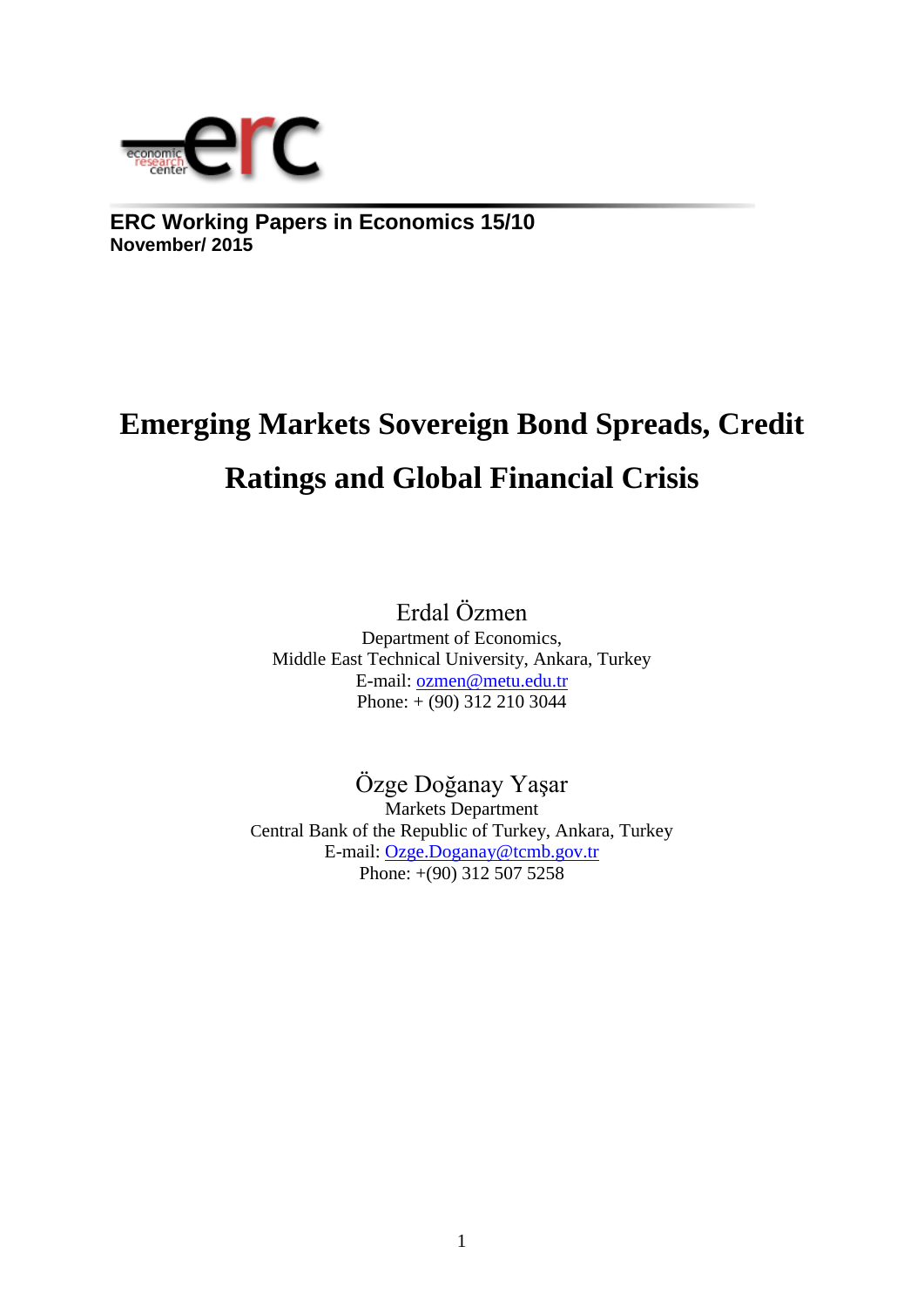### **EMERGING MARKETS SOVEREIGN BOND SPREADS, CREDIT RATINGS AND GLOBAL FINANCIAL CRISIS<sup>1</sup>**

## **Erdal Özmen**<sup>a</sup>

and

# **Özge Doğanay Yaşar**<sup>b</sup>

<sup>a</sup> Middle East Technical University, Department of Economics, Ankara, Turkey. e-mail: [ozmen@metu.edu.tr](mailto:ozmen@metu.edu.tr)

> **b** Central Bank of the Republic of Turkey, Ankara, Turkey. e-mail: [Ozge.Doganay@tcmb.gov.tr](mailto:Ozge.Doganay@tcmb.gov.tr)

#### **ABSTRACT**

This paper investigates the impacts of sovereign credit ratings and global financial conditions on the evolution of EMBI spreads for a panel of 23 developing countries by using daily data for the period between 1998 and 2012. To this end, we employ not only the conventional panel estimation procedures, but also the recent methods tackling with either cross-sectional dependence stemming from common global shocks or a potential endogeneity. Our results suggest that credit ratings along with global financial conditions are the main determinants of EMBI. The determinants of EMBI are not invariant to speculative and investment grading episodes and transitions between them. The recent global crisis changed the determinants of EMBI and led to credit ratings impact to converge between speculative and investment grading episodes.

**Keywords:** Emerging Market Economies, EMBI Spreads, Sovereign Credit Ratings, Global Financial Crisis, Common Correlated Effects

**JEL Classification:** E44, G11, G15

<sup>&</sup>lt;sup>1</sup> We are grateful to M. Eray Yücel for his comments. Our paper also benefited from the contributions of Erkan Kilimci, İlker Bayır, Yiğit Korkmaz Yaşar, Tangül Hincal and Zeynep Özge Yetkin. We thank them all. The usual disclaimers apply. The views expressed in the paper are those of the authors and should not be attributed to their institutions.

Corresponding Author: Özge Doğanay Yaşar, Central Bank of the Republic of Turkey, Markets Department, Phone: +90 312 5075258, e-mail[: Ozge.Doganay@tcmb.gov.tr](mailto:Ozge.Doganay@tcmb.gov.tr)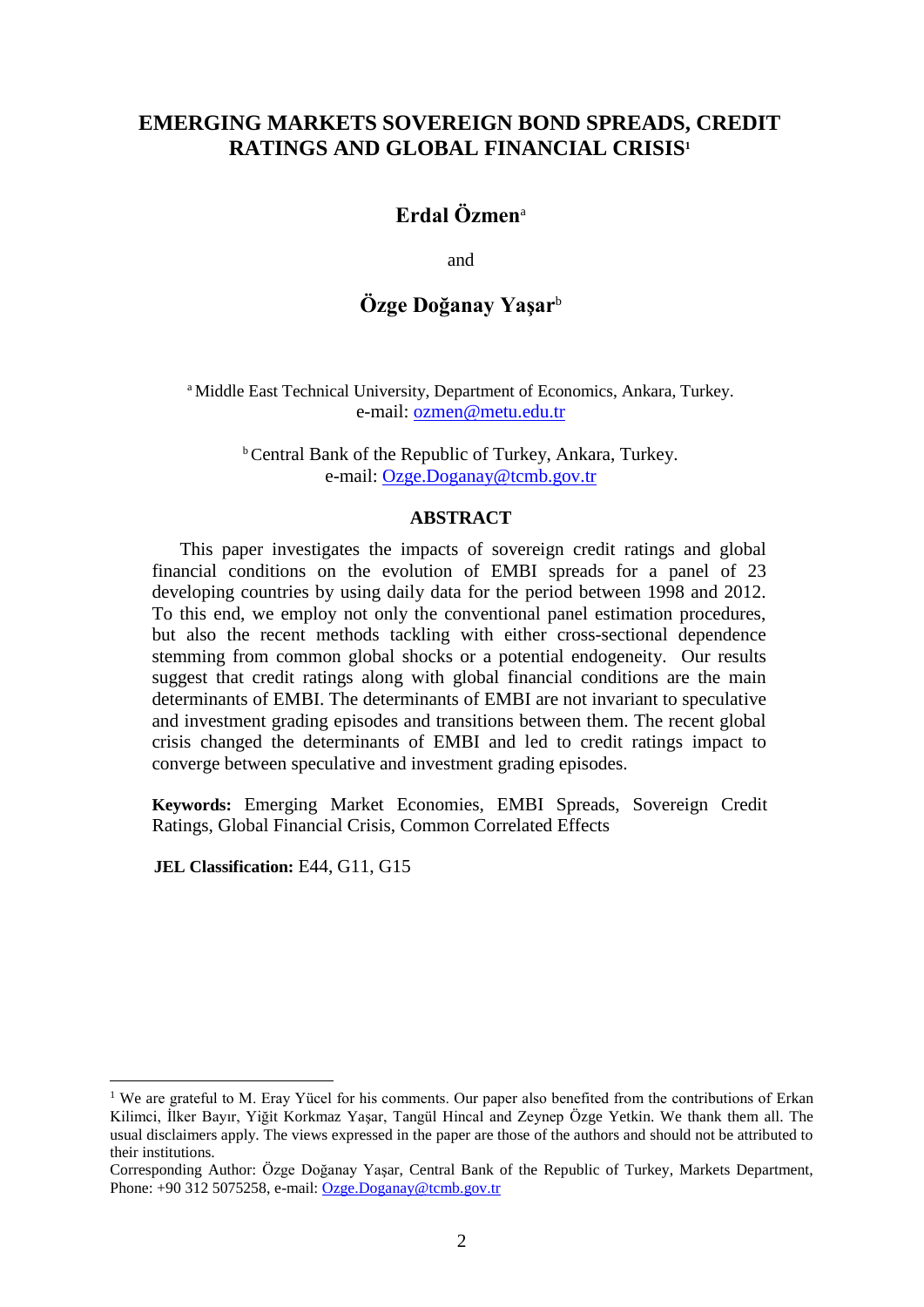#### **1. Introduction**

 $\overline{a}$ 

The emerging market bond index (EMBI) spread<sup>2</sup> as a measure of sovereign default risk and financial fragility of emerging market economies (EME) is one of the basic macroeconomic variables which is closely monitored by financial markets and economic policy makers. Understanding the determinants of EMBI spreads has crucial policy implications. Consequently, there is now a substantial and growing literature on this issue.

One strand of the literature maintains that not only the domestic factors but also external factors stemming from advanced countries, such as global liquidity conditions and international interest rates, are the main drivers of the EMBI spreads (Kamin and von Kleist, 1999; Calvo, 2002; Gonzalez-Rozada and Levy-Yeyati, 2008; Özatay, Özmen and Sahinbeyoğlu, 2009). Another strand of the literature focuses on the effects of domestic fundamentals in the determination of the country spreads (Arora and Cerisola, 2001 and Kamin, 2002). According to the pioneering study by Cantor and Packer (1996, pp.49), "sovereign ratings effectively summarize and supplement the information contained in macroeconomic indicators". Consequently, sovereign credit ratings have often been taken as one of the basic determinant of the EMBI spreads especially for high frequency data.

In this study, we aim to investigate the relationship between sovereign credit ratings and borrowing costs (EMBI Global spreads) for a panel of 23 EME by using daily data for the January 5, 1998 and December 14, 2012 period. We investigate also whether the determinants of EMBI spreads are invariant to speculative and investment grading episodes. Furthermore, the implications of transitions between investment and speculative grade ratings for EMBI spreads are analysed. This study also aims to investigate whether the impact of credit ratings on sovereign bond spreads changed during and after the recent global financial crisis.

The literature often employs conventional panel data estimation procedures which do not allow for cross-section dependence. However, omitted common variables or global shocks stemming from contagion induce cross-section dependence and lead to inconsistent coefficient estimates. Therefore, we consider not only the conventional panel data procedures but also the common correlated effects pooled (CCEP) method

<sup>&</sup>lt;sup>2</sup> The EMBI spread by J.P. Morgan is the difference between the yields on emerging country sovereign bonds and bonds issued by a government of the industrialized world with identical currency denomination and maturity.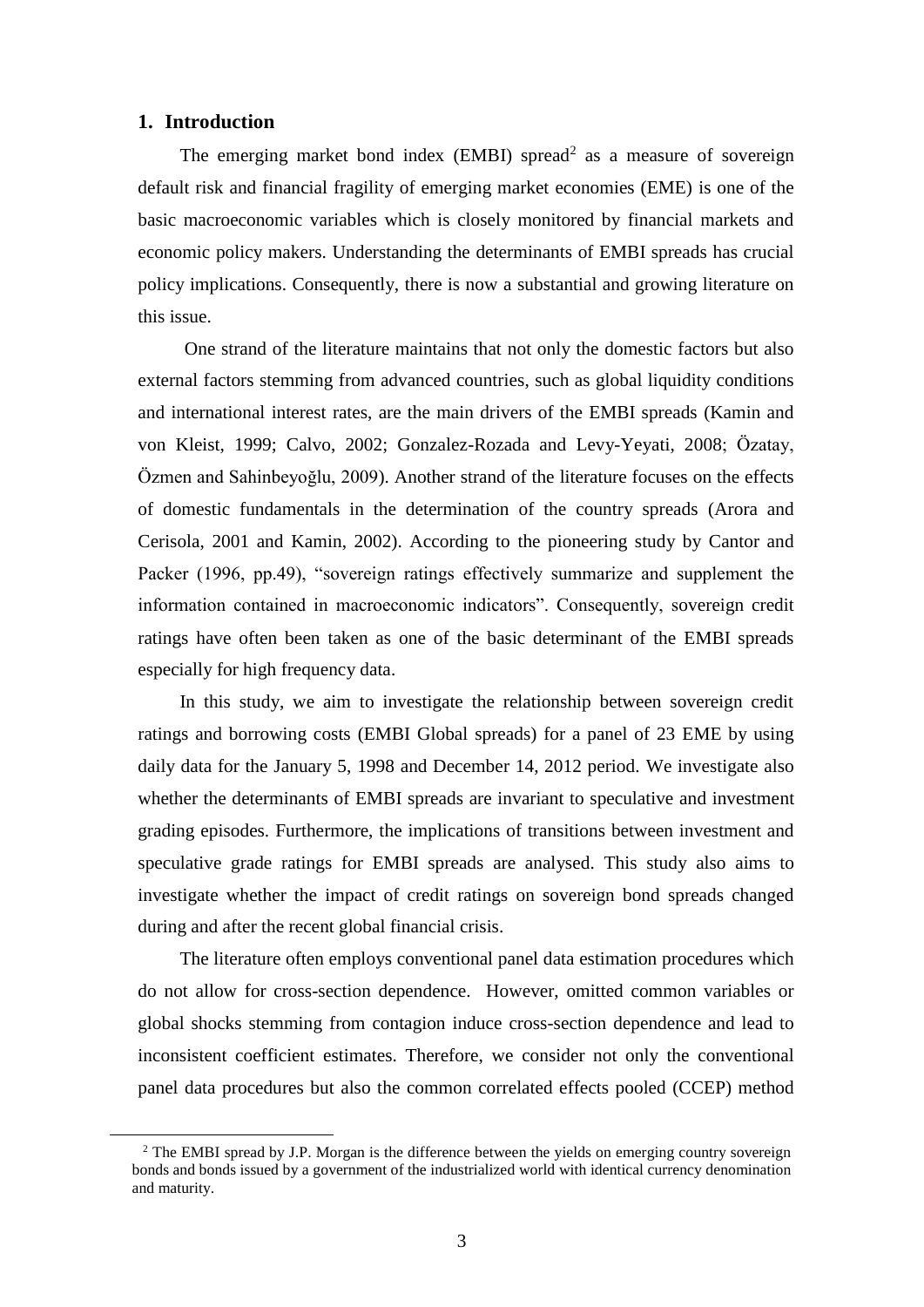proposed by Pesaran (2006). The CCEP procedure is known to yield the most efficient and robust estimator in a general non-stationary framework when there is cross-section dependence. Considering the potential endogeneity of ratings for EMBI spreads, we estimate the basic equation also by employing fully modified OLS (FM-OLS) procedure of Phillips and Hansen (1990) and Pedroni (2001). In order to empirically analyse short-run dynamics along with the long-run relationship, we consider the panel autoregressive distribute lag (PARDL) procedure (Pesaran *et al*., 2001), which is valid even if the regressors are not weakly-exogenous and the variables of interest are stationary, non-stationary or mutually cointegrated.

The plan of the rest of the paper is as follows. In Section 2, we present a brief literature review about the determinants of EMBI spreads. Section 3 presents our empirical results. This section first presents the results of the estimations of our baseline static equation by the conventional (panel fixed effects) along with the recent CCEP and FM-OLS procedures. The implications of augmenting the equations with cross-sectional means of the variables for the existing global financial conditions variables in the CCEP equations are also discussed in this section. Section 3 presents also the evidence that the cross-sectional means of EMBI spreads co-moves with global financial conditions. The implications of this evidence are found to be important for our postulations and findings. Section 3.1 presents the results of our panel co-integration and PARDL based error-correction mechanism equations. In Section 3.2, we analyse the asymmetric impact of investment and speculative grading episodes on the evolution of EMBI spreads. This section also investigates the consequences of a transition from a speculative grade to an investment grade, or vice versa, by one or more credit agency on the evolution of the EMBI spreads. Section 3.3 examines the effect of global financial crisis on the determinants of sovereign spreads. Finally, Section 4 concludes.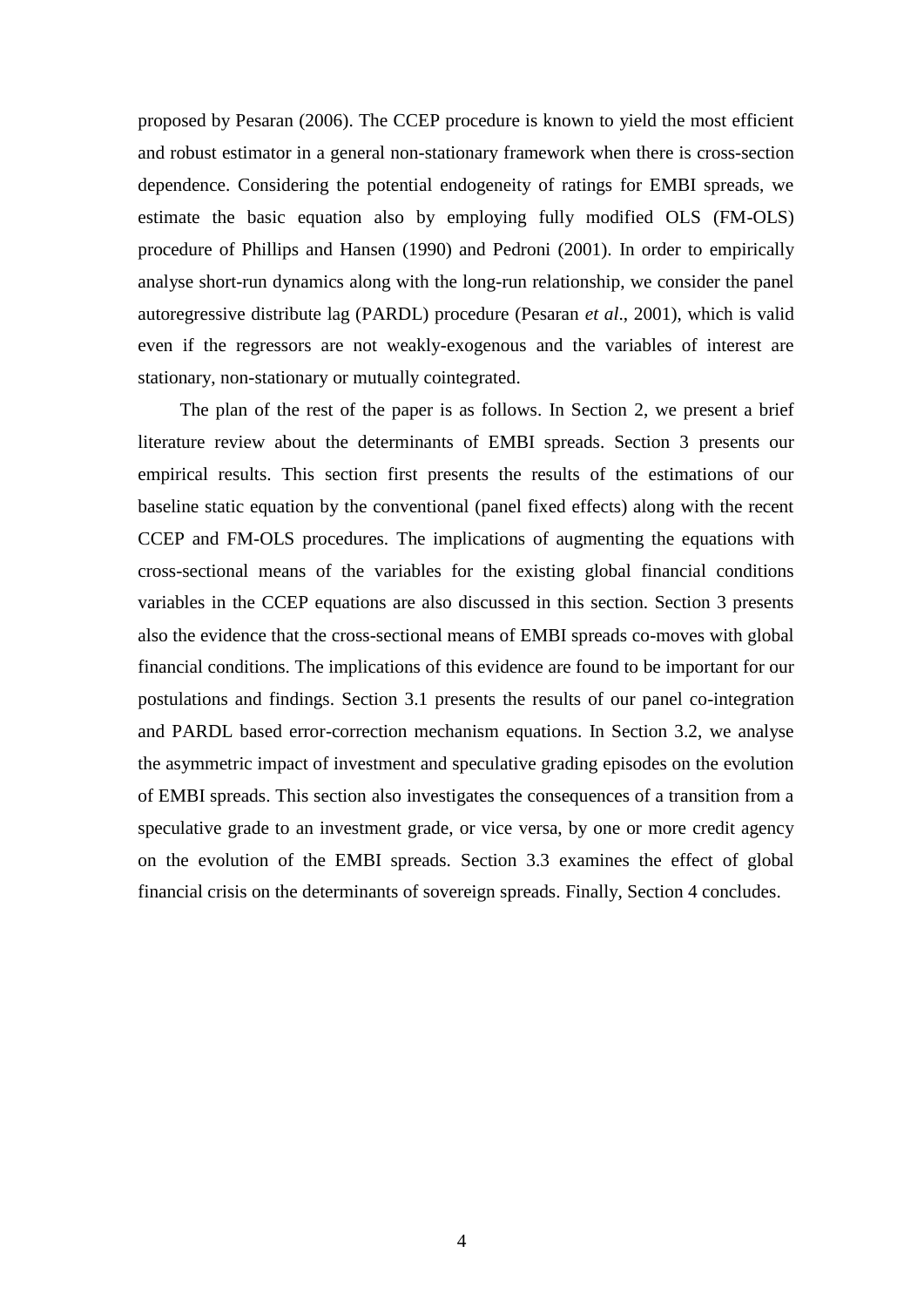#### **2. The Determinants of the EMBI Spreads: A Brief Review of the Literature**

EMBI spreads reflect the additional borrowing cost that an EME has to bear in international financial markets relative to the risk-free country due to credit and liquidity risks. In market analyses and academic studies, EME sovereign bond spreads are often represented by EMBI spreads. A general model on the determinants of emerging market sovereign bond spreads (S) can be written as:

$$
S_{it} = c + \alpha X_{it} + \beta Z_{it} + u_{it}
$$
 (1)

where c is a constant term, X and Z are, respectively, the vectors of domestic and external variables, α and β are the transposes of the corresponding coefficient vectors and u is the disturbance term. The subscripts i and t stand for country and time.

The set of variables in Z contains domestic economic fundamentals indicating country default risk or creditworthiness. Sovereign debt indicators (external debt/GDP, interest payments/international reserves, net foreign asset position, fiscal positions etc.), GDP growth, size and depletion rate of international reserves, trade openness, current account and default history are the most commonly used variables to represent domestic economic fundamentals. Eichengreen and Mody (1998), Kaminsky and Schmukler (2002), Dailami *et al.* (2008), Felices *et al*. (2008), Hartelius *et al.* (2008), Martinez *et al.* (2013) and Kennedy and Palerm (2014) are among the studies finding that domestic fundamentals are significant in determining the sovereign spreads.

According to Cantor and Packer (1996), sovereign credit ratings efficiently summarize the macroeconomic conditions and policy variables affecting the solvency of sovereigns. Consequently, a strand of literature, especially studies using high frequency data for which many macroeconomic variables are not available, prefers to use credit ratings as a proxy for macroeconomic condition and policy variables. According to an event study by Cantor (2013), positive rating changes have no considerable effect whilst negative rating changes have a small but not impressive effect on spreads. This is consistent with a view that financial markets are efficient and ratings do reflect domestic fundamentals so that rational market participants forecast and behave accordingly before rating changes<sup>3</sup>. The results by Cavallo, Powell and Rigobon  $(2013)$ , on the other hand,

<sup>&</sup>lt;sup>3</sup> Note that, credit rating agencies have been criticized extensively especially during and after the recent global financial crisis due to the accusation of being failed to accurately and timely assess the risks in financial and public sectors. Consequently, both the market efficiency under rational expectations and ratings as a summary of domestic fundamentals postulations along with a need for regulation of the ratings sectors has become an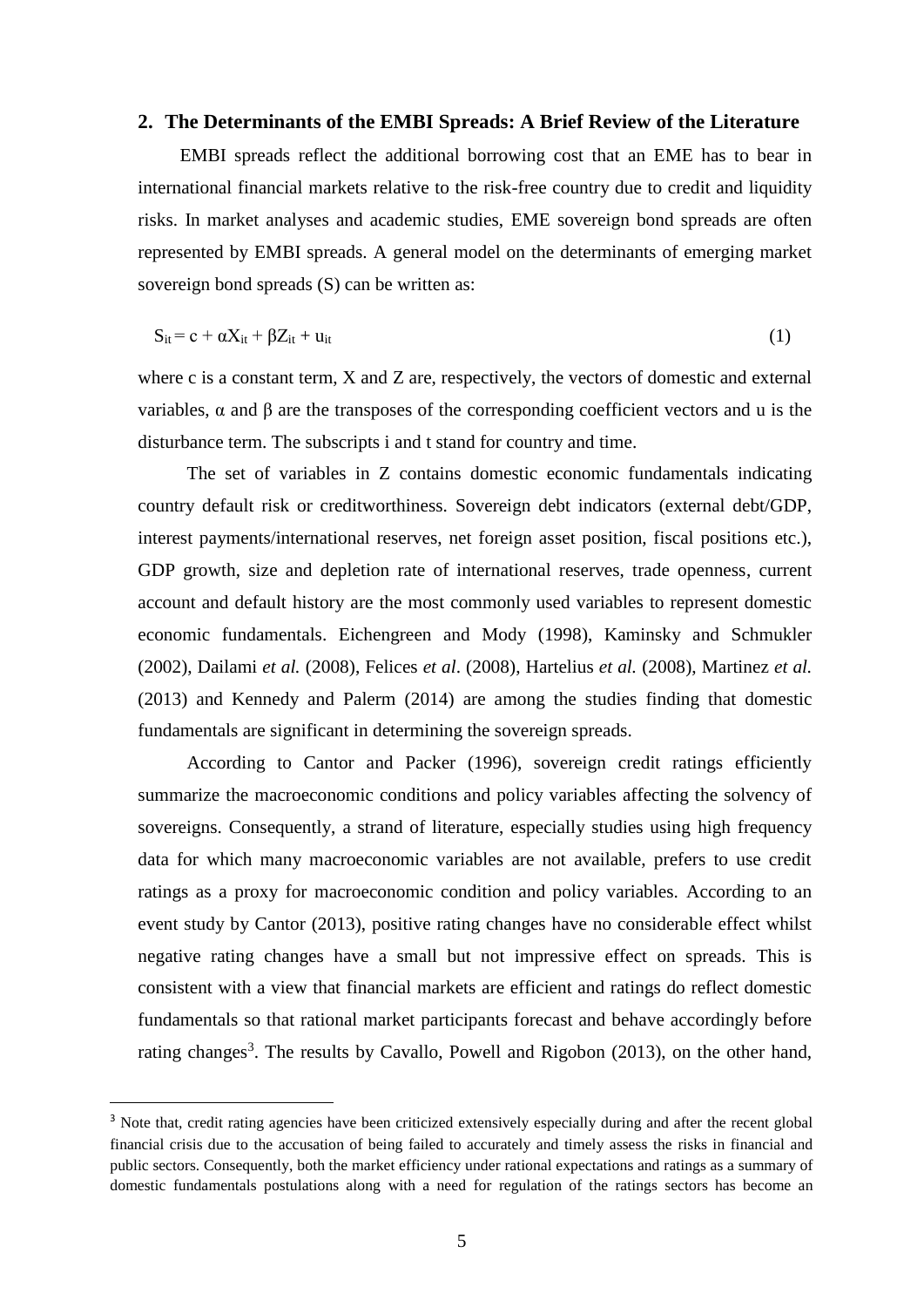suggest that ratings and spreads are noisy signals of domestic fundamentals and ratings add information beyond what is already imbedded in market prices. Consistent with this, the empirical literature often finds that ratings do matter for spreads (Kaminsky and Schmukler; 2002, Powell and Martinez, 2008; Gonzalez-Rozada and Levy-Yeyati, 2008; Özatay *et al*., 2009; Levy-Yeyati and Williams, 2010; Cavallo *et al.*, 2013).

In the literature, the set of variables in Z contains industrial country (mainly U.S.) interest rates or the FED target rate to proxy global liquidity and some alternative measures, including high yield corporate bonds in advanced economies and volatility implicit in U.S. stock options (VIX), to capture global risk appetite or financial conditions. Increases in international interest rates are expected to increase EME default probability and risk premium, decrease the demand for risky assets and consequently increase EME sovereign spreads (Kamin and von Kleist, 1999).

Following Calvo, Leiderman and Reinhart (1993), there is now a growing literature suggesting that external factors such as global financial conditions are amongst the main determinants of the business cycles in EME (Kose, Otrok and Prasad, 2012 and Erdem and Özmen, 2015). The results by Gonzalez-Rozada and Levy-Yeyati (2008), Özatay *et al*. (2009), Powell and Martinez (2008) and Levy-Yeyati and Williams (2010) suggest that sovereign default risks and thus spreads in EME are significantly triggered by global financial conditions proxied by a subset of variables including the VIX index, US Treasury bond yields, US High Yield spreads and USD libor rates.

The impacts of domestic and external variables on EME sovereign bonds may not be invariant to investment and speculative grade ratings. These impacts may also be different at tranquil periods than episodes of financial stress. Kaminsky and Schmukler (2002), for instance, finds that credit ratings have stronger effects during crisis. On the other hand, Comelli (2012) finds that the impact of country-specific variables weakened during the recent global financial crisis period. The results by Levy-Yeyati and Williams (2010) suggest that the impact of Fed fund rate changes is positive in tranquil times but becomes negative in times of turmoil. Levy-Yeyati and Williams (2010) also finds that the effect of long-term interest rates and liquidity preferences are significantly stronger for low grade EME. Compared to low and medium volatility periods of the global markets, the impact of global financial conditions is found to be higher in high-volatility

important policy and research topic. IMF (2010) and articles contained in BIS (2013) provide important contributions to these and related issues.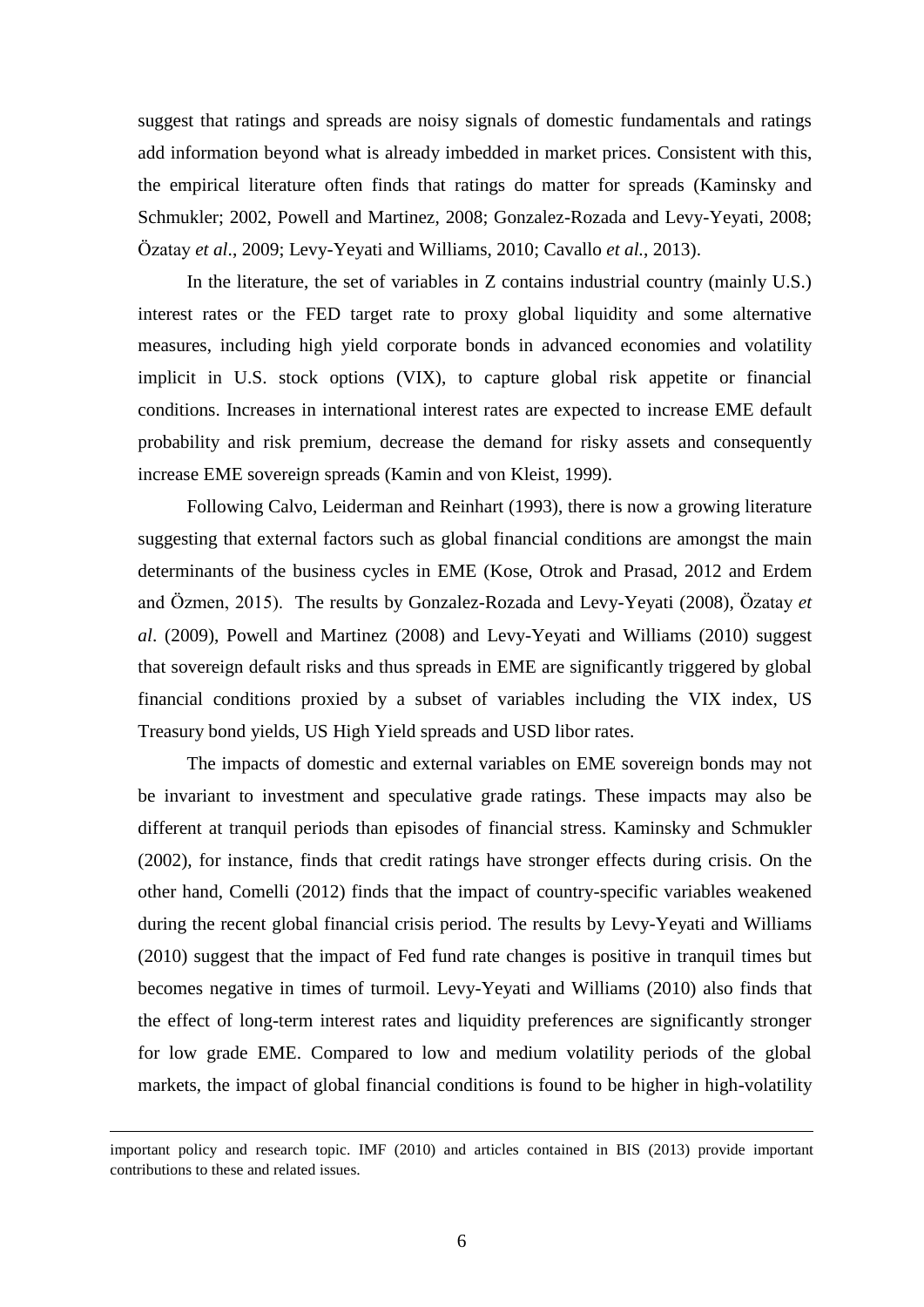periods (Csontó, 2014). According to Jaramillo and Tejada (2011), reaching investment grade lowers sovereign spreads substantially beyond the level implied by domestic fundamentals. The results by Özatay *et al*. (2009) suggest that along with global financial conditions, crises contagion and sovereign ratings, EMBI spreads also respond substantially to U.S. macroeconomic news and changes in the FED target interest rate. The magnitude and the sign of the effect of U.S. news are found to crucially depend on the state of the U.S. economy, such as the presence of inflation dominance.

#### **3. Empirical Analysis**

 $\overline{a}$ 

As already discussed, EMBI spreads can be specified as determined by domestic fundamentals X and variables representing global financial or external conditions Z. In this study, we use daily observations. Therefore, following the literature using high frequency data (Gonzales-Rozada and Levy-Yeyati, 2008; Özatay *et al*., 2009), we consider country credit ratings as a proxy for domestic fundamentals. Global financial conditions are proxied by the volatility implicit in US stock options (VIX) compiled by the Chicago Board Options Exchange as a measure of international risk appetite of international investors – or the price of risk (Gonzalez-Rozada and Levy-Yeyati, 2008). According to Rey (2015) global financial cycles co-moves with VIX, which is important in creating boom and bust cycles in EME. We consider 3-month USD libor rate to proxy global liquidity conditions<sup>4</sup>. Our panel sample contains daily observations for the January 5, 1998 and December 14, 2012 period for 23 EME<sup>5</sup>.

We start by estimating the following equation:

 $embi_{it} = c + \alpha_1(rat_{it}) + \alpha_2(vix_t) + \alpha_3(libor_t) + u_{it}$  (2)

where embi is the natural log. of EMBIG spread of the country i, c is the constant term, rat is the log. of average of outlook and watch augmented credit ratings of country i

<sup>4</sup> According to IMF (2004), the three-month dollar LIBOR rate is an indicator of international liquidity conditions and serves as a benchmark in determining borrowing costs. IMF (2004, p.68) also notes that, "other measures of short-term rates, such as the Fed Funds target rate or three-month treasury bill rates, are very closely correlated with the three-month LIBOR rate".

<sup>&</sup>lt;sup>5</sup> The countries in the sample are selected based on their market share in the composite EMBIG index, where countries with a market share of less than 1% are excluded from the analysis. Our sample contains an unbalanced panel data for the following EME: These countries are Argentina, Brazil, Chile, China, Colombia, Croatia, Hungary, Indonesia, Kazakhstan, Lebanon, Lithuania, Malaysia, Mexico, Panama, Peru, Philippines, Poland, Russia, South Africa, Turkey, Ukraine, Uruguay and Venezuela. Figure A1 in the Appendix plots the individual country observations for EMBI spreads and credit ratings for our sample of countries.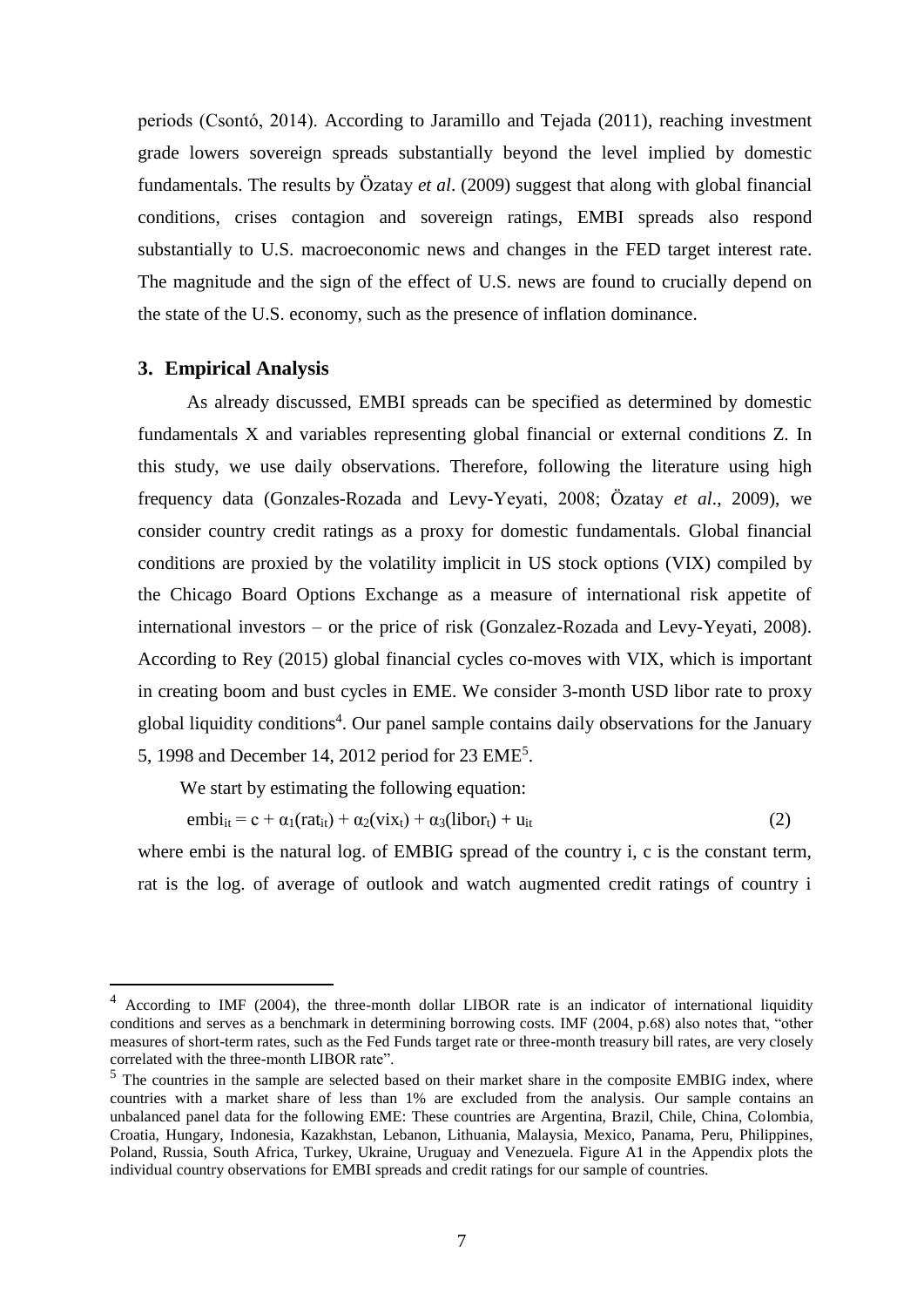assigned by the three major rating agencies (Moody's, Standard and Poor's and Fitch)<sup>6</sup>, vix is the natural log. of VIX index and libor is the natural log. of 3-month USD libor rate.

The literature often employs conventional panel data estimation procedures in investigating the determinants of EMBI spreads. Eq. (1.1) in Table 1 presents the results of the panel fixed effects (PFE) regression<sup>7</sup> for our data. The results suggest an increase in sovereign ratings (rat) representing better domestic fundamentals leads to a decrease in EMBI spread. An increase in VIX (an increase in the price of risk or a decrease in the risk appetite in international financial markets) substantially and significantly increases the EMBI spreads. The impact of international interest rates appears to be positive.

| Equation                                                                                                                                                                             | (1.1)                                        | (1.2)                                                                      | (1.3)                                                    |  |  |  |
|--------------------------------------------------------------------------------------------------------------------------------------------------------------------------------------|----------------------------------------------|----------------------------------------------------------------------------|----------------------------------------------------------|--|--|--|
| Procedure                                                                                                                                                                            | <b>PFE</b>                                   | <b>FM-OLS</b>                                                              | <b>CCEP</b>                                              |  |  |  |
| constant                                                                                                                                                                             | 7.764 (0.039)***                             |                                                                            | $1.617(0.025)$ ***                                       |  |  |  |
| rat <sub>t</sub>                                                                                                                                                                     | $-2.020(0.013)$ ***                          | $-1.801(0.025)$ ***                                                        | $-1.738(0.084)$ ***                                      |  |  |  |
| $\dot{V}$                                                                                                                                                                            | $0.891(0.008)$ ***                           | $0.913(0.097)$ ***                                                         | $0.093(0.003)$ ***                                       |  |  |  |
| $libor_t$                                                                                                                                                                            | $0.0095(0.0033)$ ***                         | $0.0124(0.0034)$ ***                                                       | $0.020(0.0006)$ ***                                      |  |  |  |
| $\text{csm\_embi}_t$                                                                                                                                                                 |                                              |                                                                            | $0.913(0.002)$ ***                                       |  |  |  |
| $csm\_rat_t$                                                                                                                                                                         |                                              |                                                                            | $1.130(0.010)$ ***                                       |  |  |  |
| <b>Statistics</b>                                                                                                                                                                    | $R^2 = 0.81$ F = 13110                       | $R^2 = 0.79$ LRV =                                                         | $R^2 = 0.90 F = 24846$                                   |  |  |  |
|                                                                                                                                                                                      | $N=23$ $NT=77105$                            | 0.86<br>$N=23$<br>$NT = 77082$ IPS = -                                     | $N=23$ $NT=77105$                                        |  |  |  |
|                                                                                                                                                                                      | $PCD = 331.2$ [0.00]<br>Pedroni = $-16.7***$ | $12.72***$                                                                 | $PCD = 331.2$ [0.00]<br>Pedroni = $-6.21$ <sup>+++</sup> |  |  |  |
|                                                                                                                                                                                      | $Kao= -12.4***$                              |                                                                            | Kao = $-9.55$ <sup>+++</sup>                             |  |  |  |
|                                                                                                                                                                                      | $IPS = -12.67***$                            |                                                                            | $IPS = -7.85^{++}$                                       |  |  |  |
|                                                                                                                                                                                      |                                              |                                                                            |                                                          |  |  |  |
|                                                                                                                                                                                      |                                              | Notes: The values in parentheses are robust standard errors. N and NT are, |                                                          |  |  |  |
| correspondingly, the numbers of countries and observations for the sample. *** denotes<br>significance at 1% level. Pedroni and Kao represent the panel ADF test statistics proposed |                                              |                                                                            |                                                          |  |  |  |
| by Pedroni (2004) and Kao (1999) respectively, to test the null hypothesis of "no panel                                                                                              |                                              |                                                                            |                                                          |  |  |  |
| co-integration". IPS shows the results of the panel unit root tests suggested by Im, Pesaran                                                                                         |                                              |                                                                            |                                                          |  |  |  |
| and Shin (2003) to test for the stationarity of the residuals from the related equations. The                                                                                        |                                              |                                                                            |                                                          |  |  |  |
| optimum lag lengths for these tests are determined by Schwarz Information Criteria                                                                                                   |                                              |                                                                            |                                                          |  |  |  |
| (SIC). <sup>+++</sup> indicates that null of "no panel co-integration" is rejected at the 1% level.                                                                                  |                                              |                                                                            |                                                          |  |  |  |

**Table 1. The Determinants of EMBI Spreads**

<sup>&</sup>lt;sup>6</sup> Following Kamin and von Kleist (1999), the ratings from the three agencies are transformed into a numeral scale with 1 being the worst credit risk and 21 the best. We interpret the outlook as a five-notch grading scale around the credit rating as in Gonzalez-Rozada and Levy-Yeyati (2008) and Ozatay et al. (2009). The outlookaugmented ratings are computed by adding 0.4, 0.2, 0.0, -0.2 and -0.4 respectively for the positive, positive watch, neutral, negative watch, and negative notches. Our numerical ranking of outlook and watch decisions differ from that of Gonzalez-Rozada and Levy-Yeyati (2008) and Ozatay et al. (2009) since we interpret creditwatch decisions as signaling a higher probability of rate change in a shorter period of time than outlook decisions and thereby asign a higher (lower) numerical value to positive (negative) credit-watch than the positive (negative) outlook. Table A1 of Appendix presents our numerical scale.

 $<sup>7</sup>$  Both the redundant fixed effects and Hausman tests (not reported to save the space) strongly preferred the fixed</sup> effects specifications in this paper.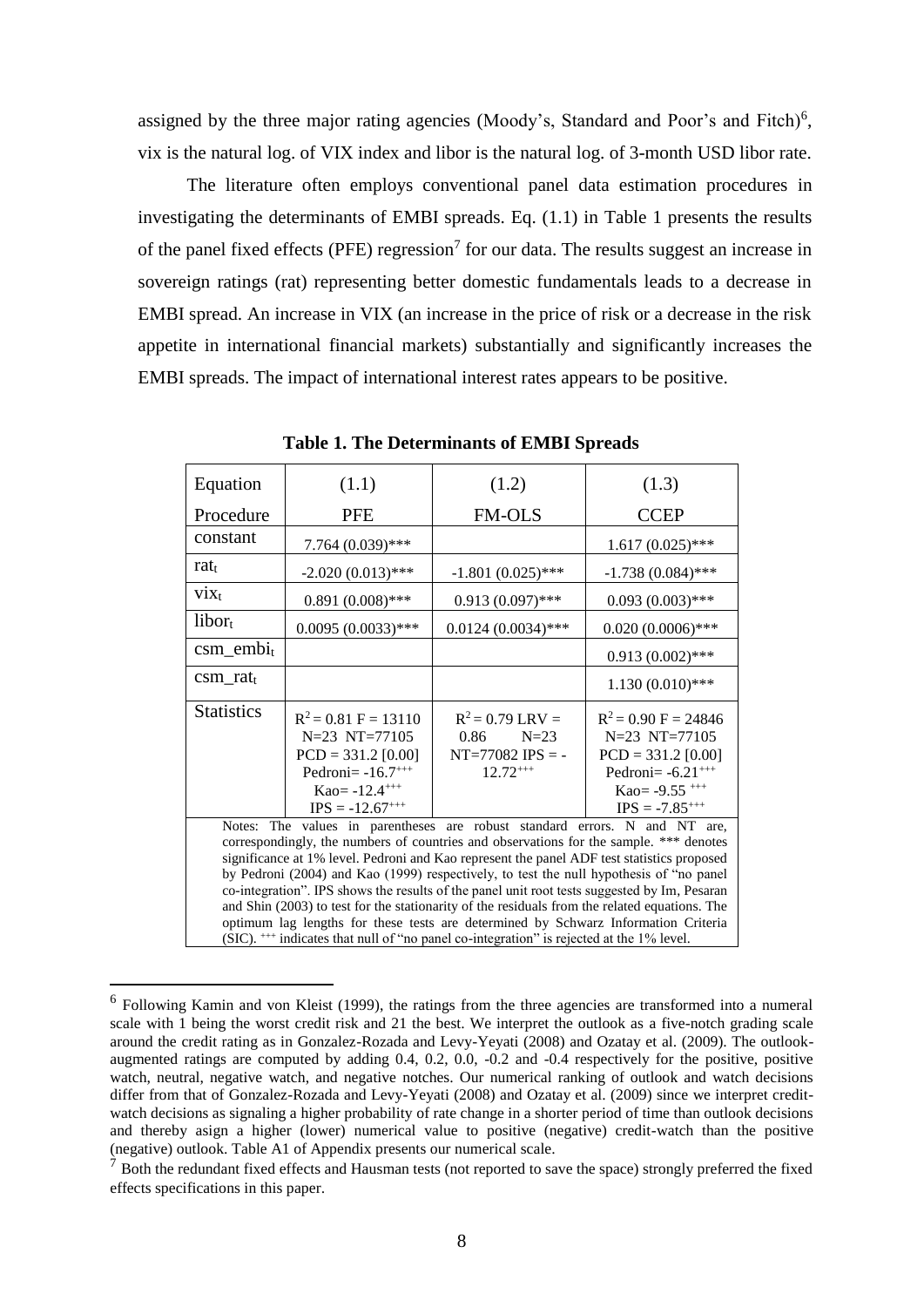Considering the potential endogeneity of the ratings for EMBIG spreads, we estimate eq. (1) also by employing fully modified OLS (FM-OLS) procedure of Phillips and Hansen (1990) and Pedroni (2001). The FM-OLS procedure takes into account the potential heterogeneity in the long-run relationships (Pedroni, 2001) along with endogeneity and serial correlation. The FM-OLS results presented by (1.2) of Table 1 are essentially the same with those for the PFE. Consequently, our results may be interpreted as not significantly contaminated by a potential simultaneity bias.

The conventional panel fixed effects procedures maintain that the cross-country innovations for the evolution of sovereign spreads are independent of each other. The presence of cross-sectional dependence, however, may lead to inconsistent coefficient estimates as shown by Pesaran (2006). Common global shocks, which are not fully represented by the global conditions variables such as VIX or libor, potentially arising from contagion of a crisis or from global shocks such as the recent global financial crisis may induce cross-section dependence in the equation<sup>8</sup> and thus lead to inconsistent regression coefficient estimates if they are correlated with the explanatory variables. To account for the cross-sectional dependence in the data, we employ the common correlated effects pooled (CCEP) estimator by Pesaran (2006), which yields consistent estimates also in the presence of common factors. In this case, the CCEP estimator appears to be the most efficient (Kapetanios and Pesaran, 2007) and robust to alternative hypotheses of non-stationarity of variables (Coakley *et al.,* 2006 and Kapetanios *et al*., 2011). Furthermore, Pesaran and Tosetti (2011) show that the CCEP estimators are robust to both possible serial correlations and cross-sectional dependence.

Following Özatay *et al*. (2009), we estimate eq. (1) also employing the CCEP procedure. The CCEP procedure suggests approximating the linear combinations of the unobserved factors by cross section averages of the dependent and explanatory variables and then estimating the regressions of interest augmented with these cross section averages. Therefore, to obtain the CCEP estimator, we estimate the following equation:

$$
embi_{it} = c_i + \alpha_1(rat_{it}) + \alpha_2(vix_t) + \alpha_3(libor_t) + \alpha_4(csm\_embi_t) + \alpha_5(csm\_rat_t) + u_{it}
$$
 (3)

where, csm\_embi and csm\_rat are the cross-sectional averages of log. EMBI spreads and log. ratings, respectively.

<sup>&</sup>lt;sup>8</sup> The Pesaran (2004) test, for instance, yielded 331.2 and thus strongly rejected the cross-sectional independence of the residuals from Eq. (1.1).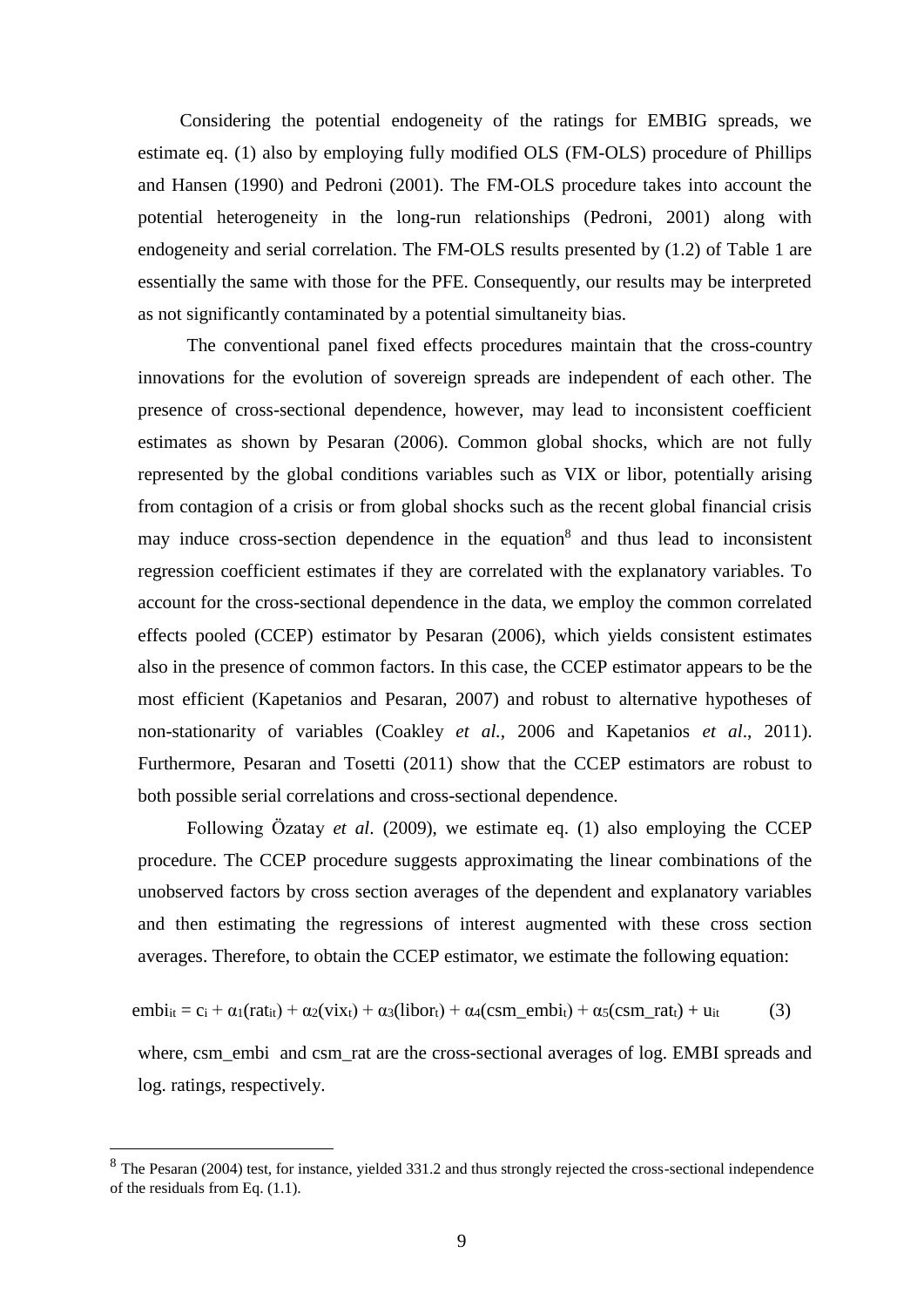Eq. (1.3) in Table 1 reports the results of the CCEP procedure. The impacts of ratings and libor are virtually the same with the PFE and FM-OLS estimation results. However, the VIX coefficient substantially decreases albeit remaining statistically significant in the CCEP estimation. Although they do not necessarily propose an economic interpretation, the significant cross-sectional means of sovereign spreads and ratings potentially offer some important information on the evolution of EMBI spreads. An increase in mean spreads, potentially reflecting worsening global financial conditions and contagion, increases individual country spreads.

A decrease in the VIX, representing an improvement in global financial conditions, often leads to surges in capital inflows to emerging market economies and thus higher growth and better macroeconomic conditions. According to Rey (2015) there is a global financial cycle in capital inflows and this cycle co-moves with the VIX. The plots of vix (right axis) and csm\_embi (left axis) in Figure 1 show that these two variables tend to move together during both tranquils and turmoils of international financial conditions<sup>9</sup>. During global financial tranquility phases of the international financial cycle, such as observed during the post-2002 period until the recent global crisis, demand for sovereign bonds increases leading to an increase (decrease) in their prices (yields). During the financial stress periods of the financial cycle, on the other hand, just the reverse tends to occur as observed during the recent crisis. In this context, in a regression containing both of the variables (vix and csm\_embig), the impact of global financial cycles may be decomposed into two, the vix representing the global risk appetite in general and the csm\_embig representing the risk appetite solely towards EME assets. In the absence of one of these two variables, the remaining variable may be interpreted as proxying the global financial cycle albeit being potentially biased due to their high positive correlation with the other. Consistent with these interpretations, the coefficient of VIX considerably decreases with the inclusion of cross-section mean of spreads.

<sup>&</sup>lt;sup>9</sup> A time series regression of mean EMBI (csm\_embi) on vix for the period yielded csm\_embi =  $2.8 + 0.94$ vix with an  $R^2 = 0.6$ .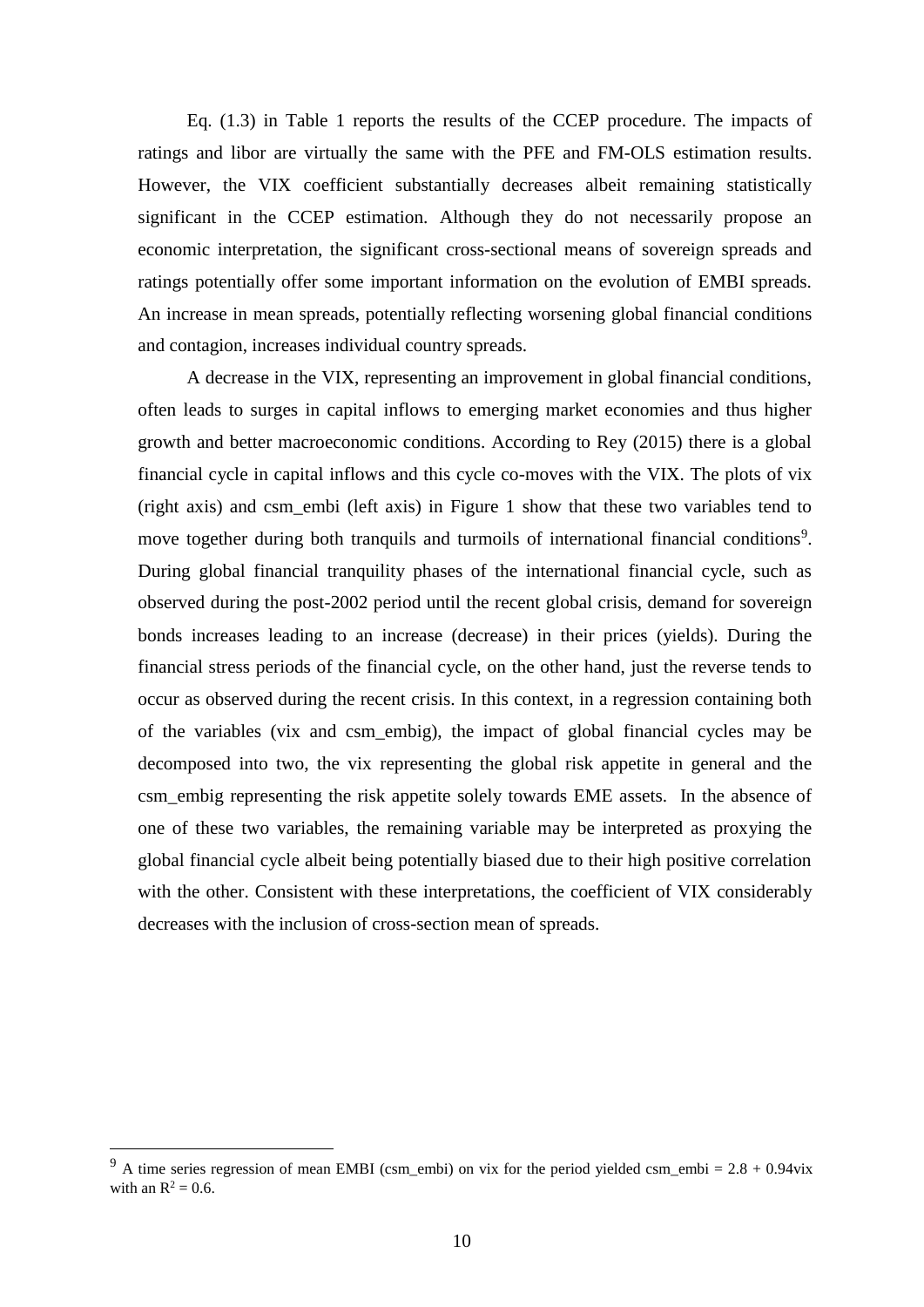

According to Rey (2015) the global financial cycle, which indeed co-moves with the VIX, is not aligned with countries' specific conditions. Consequently, we may expect an insignificant impact of VIX on sovereign ratings. Supporting this argument, a regression of csm\_rat on vix yielded an insignificant slope coefficient with  $R^2$ =0.0 (not reported). An increase (decrease) in the cross-section average of ratings (csm\_rat ) may be reflecting a general improvement (deterioration) in the fundamentals of EME. A change in a group of EME ratings may trigger expectations that a corresponding change may occur for similar EME. In such a case, due to their "spill-over" effects, increases in average ratings may be expected to decrease EMBI spreads. According to Kaminsky and Schmukler (2002), a rating downgrade in one country may be perceived by financial markets as a warning signal for countries alike, coordinating investors towards a bad equilibrium and leading to financial instability. On the other hand, a decrease in the crosssectional average of ratings can also be interpreted as an improvement in the relative creditworthiness of countries with better macroeconomic fundamentals. Consequently, due to such "flight to quality" effect, a decrease in the average EME ratings may lead to a fall in individual country spreads. Arezki *et al*. (2011) investigates effects of credit ratings during the European debt crisis and finds that a rating downgrade in one country is associated with a positive spill-over in countries perceived as more credible, which can be explained by "flight-to-quality". Supporting also the findings of Özatay *et al*. (2009), the positive and significant csm\_ratt coefficient may be interpreted as the "flight to quality" impact is dominating the "spill-over" impact.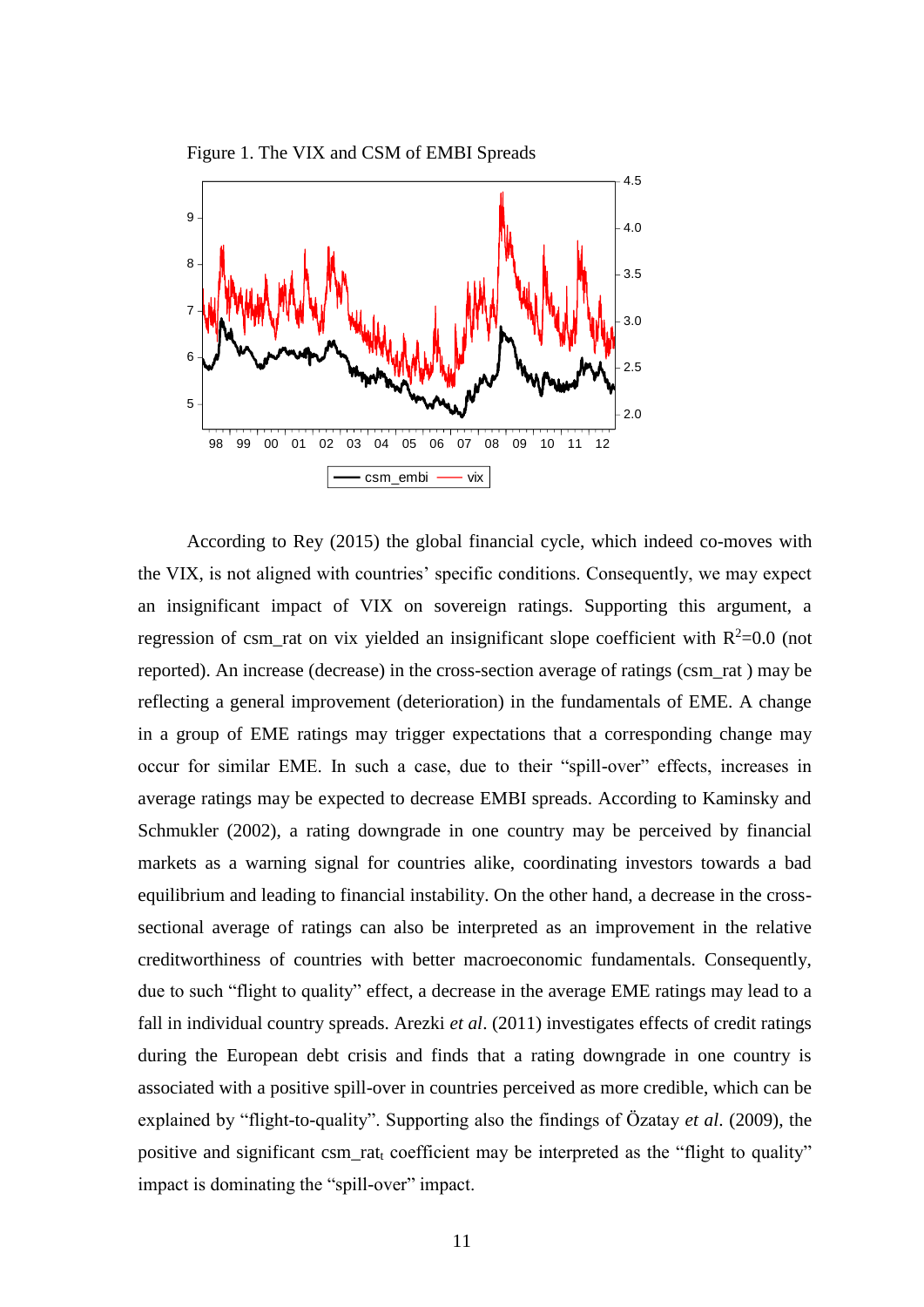#### **3.1Panel Cointegration and ECM Estimations**

Table 2 reports the results of Im *et al.* (2003) panel unit root tests for rat and embi along with augmented Dickey-Fuller tests for libor and vix. The results of unit root tests presented suggest that all the variables in eq. (1) are integrated of order one  $(I(1))^{10}$ . Consequently, we need to test whether these  $I(1)$  variables are not cointegrated. The results from the Kao (1999), Pedroni (2004) and Im *et al*. (2003) panel co-integration tests, shown in Table 1, all suggest that there is a co-integration relationship between the variables and the equation residuals are stationary. Consequently, the coefficients of the static equations in Table 1 may be interpreted as representing long-run equilibrium relationships between EMBI spreads and the explanatory variables.

|                                                                                                                                                                                                                                       | <b>IPS</b> |                             |  |  |
|---------------------------------------------------------------------------------------------------------------------------------------------------------------------------------------------------------------------------------------|------------|-----------------------------|--|--|
| Variables                                                                                                                                                                                                                             | Levels     | First<br><b>Differences</b> |  |  |
| embi                                                                                                                                                                                                                                  | $-1.45$    | $-245.9**$                  |  |  |
| rat                                                                                                                                                                                                                                   | 4.14       | $-279.5**$                  |  |  |
| Variables                                                                                                                                                                                                                             |            | ADF                         |  |  |
| $libor_t$                                                                                                                                                                                                                             | $-1.54$    | $-13.31**$                  |  |  |
| $V_{1X_{t}}$                                                                                                                                                                                                                          | $-0.63$    | $-42.1**$                   |  |  |
| csm_embi                                                                                                                                                                                                                              | $-1.79$    | $-64.1**$                   |  |  |
| csm rat                                                                                                                                                                                                                               | 0.09       | $-61.6**$                   |  |  |
| IPS and ADF are Im et al (2003) panel unit root and augmented<br>Dickey-Fuller tests, respectively. ** denotes the rejection of the<br>unit root null at the 5% level. The lag lengths determined by<br>Schwarz Information Criteria. |            |                             |  |  |

**Table 2. Unit Root Tests**

We now proceed by the estimation of the following reparametrised panel version of autoregressive distributed lag (PARDL) model (Pesaran *et al*., 2001):

 $\Delta$ embi<sub>it</sub> =  $\Theta$ ec<sub>t-1</sub> +  $\varphi_1 \Delta$ embi<sub>it-1</sub> +  $\varphi_2 \Delta$ rat<sub>it</sub> +  $\varphi_3 \Delta$ rat<sub>it-1</sub> +  $\varphi_4$ vix<sub>t-1</sub> +  $\varphi_5$ libor<sub>t</sub> +  $\varphi_6$ libor<sub>t-1</sub>+ u<sub>it</sub> (3)

where  $\Delta$  is the first difference operator and ec (error correction term) are the stationary residuals from the estimations of the corresponding static equations in Table 1 with  $\Theta$ representing the speed of adjustment. The PARDL model is preferred since it enables to analyze empirically the long-run relationship along with short-run dynamics even when it

<sup>&</sup>lt;sup>10</sup> The results from the other commonly used unit root tests essentially yielded the same results and not reported to save the space.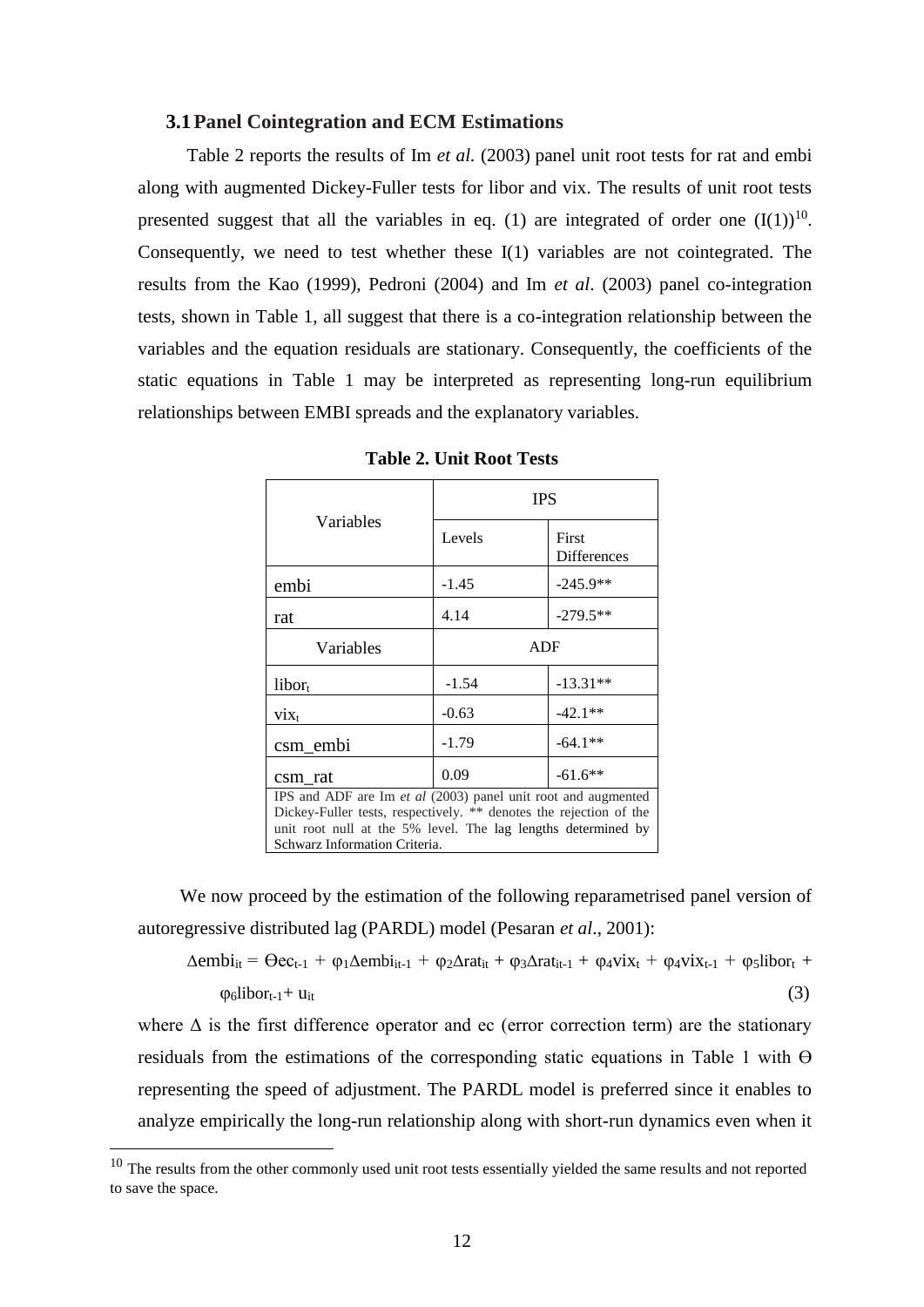is not known with certainty whether variables of interest are stationary  $(I(0))$ , nonstationary (I(1)) or mutually cointegrated (Pesaran *et al*., 2001). The PARDL model is valid even if the regressors are not weakly-exogenous (Chudik and Pesaran , 2013).

The negative and statistically significant coefficients of error correction (ec) terms in Table 3 suggest that sovereign spreads adjust to achieve the long-run equilibrium. The impact of sovereign ratings on the spreads appears to be considerably lower in the shortrun than in the long-run. This may be plausible with a postulation that expectations and thus behaviour of rational agents are already contained by the long-run coefficients and thus the short-run coefficients mainly reflect the impact of surprises not represented by the existing variables. This may also consistent with an explanation that portfolio reallocations following a rating event take some time and reserve managers can opt for a gradual reallocation in order not to suffer from fire-selling etc. The impacts of common global shocks proxied by the cross-section averages of ratings and spreads appear to be essentially the same in the long-run and short-run.

| Equation                                                                                                                                                                                                      | (3.1)                                                     | (3.2)                                                     | (3.3)                                                      |  |  |
|---------------------------------------------------------------------------------------------------------------------------------------------------------------------------------------------------------------|-----------------------------------------------------------|-----------------------------------------------------------|------------------------------------------------------------|--|--|
| constant                                                                                                                                                                                                      | 0.000(0.003)                                              | 0.000(0.002)                                              | 0.000(0.002)                                               |  |  |
| $ec_{t-1}$                                                                                                                                                                                                    | $-0.0049***$ (0.0008)                                     | $-0.0052***$ (0.0008)                                     | $-0.0034***$ (0.0007)                                      |  |  |
| $\Delta$ embi <sub>it-1</sub>                                                                                                                                                                                 | $-0.031(0.012)$ ***                                       | $-0.031(0.013)$ ***                                       | $-0.072(0.015)$ ***                                        |  |  |
| $\Delta$ rat <sub>it</sub>                                                                                                                                                                                    | $-0.129(0.040)$ ***                                       | $-0.129(0.040)$ ***                                       | $-0.128(0.042)$ ***                                        |  |  |
| $\Delta$ rat <sub>it-1</sub>                                                                                                                                                                                  | $-0.083(0.030)$ ***                                       | $-0.084(0.030)$ ***                                       | $-0.089(0.030)$ ***                                        |  |  |
| $\Delta$ vix <sub>t</sub>                                                                                                                                                                                     | $0.156(0.008)$ ***                                        | $0.156(0.008)$ ***                                        | $0.046(0.005)$ ***                                         |  |  |
| $\Delta$ vix <sub>t-1</sub>                                                                                                                                                                                   | $0.055(0.007)$ ***                                        | $0.055(0.007)$ ***                                        | $0.014(0.003)$ ***                                         |  |  |
| $\Delta$ libor <sub>t</sub>                                                                                                                                                                                   | 0.0069(0.058)                                             | 0.069(0.058)                                              | $0.055(0.026)$ **                                          |  |  |
| $\Delta$ libor <sub>t-1</sub>                                                                                                                                                                                 | 0.009(0.065)                                              | 0.009(0.065)                                              | $-0.035(0.027)$                                            |  |  |
| $\Delta$ csm_embit                                                                                                                                                                                            |                                                           |                                                           | $0.758(0.029)$ ***                                         |  |  |
| $\Delta$ csm_embi <sub>t-</sub><br>1                                                                                                                                                                          |                                                           |                                                           | $0.111(0.024)$ ***                                         |  |  |
| $\Delta$ csm_rat <sub>t</sub>                                                                                                                                                                                 |                                                           |                                                           | $0.473(0.243)$ **                                          |  |  |
| $\Delta$ csm_rat <sub>t-1</sub>                                                                                                                                                                               |                                                           |                                                           | 0.078(0.095)                                               |  |  |
| <b>Statistics</b>                                                                                                                                                                                             | $R^2 = 0.09$ F = 257<br>NT=77059<br>$N=23$<br>$DW = 2.01$ | $R^2 = 0.09$ F = 258<br>NT=77059<br>$N=23$<br>$DW = 2.01$ | $R^2 = 0.41$ F = 1554<br>$N=23$<br>NT=77059<br>$DW = 2.01$ |  |  |
| Notes: The values in parentheses are robust t-statistics. ** and ***, respectively, denote significance<br>at 5 % and 1% levels. N and NT are, correspondingly, the numbers of countries and observations for |                                                           |                                                           |                                                            |  |  |

**Table 3. The Determinants of EMBI Spreads: PARDL Results**

13

the sample.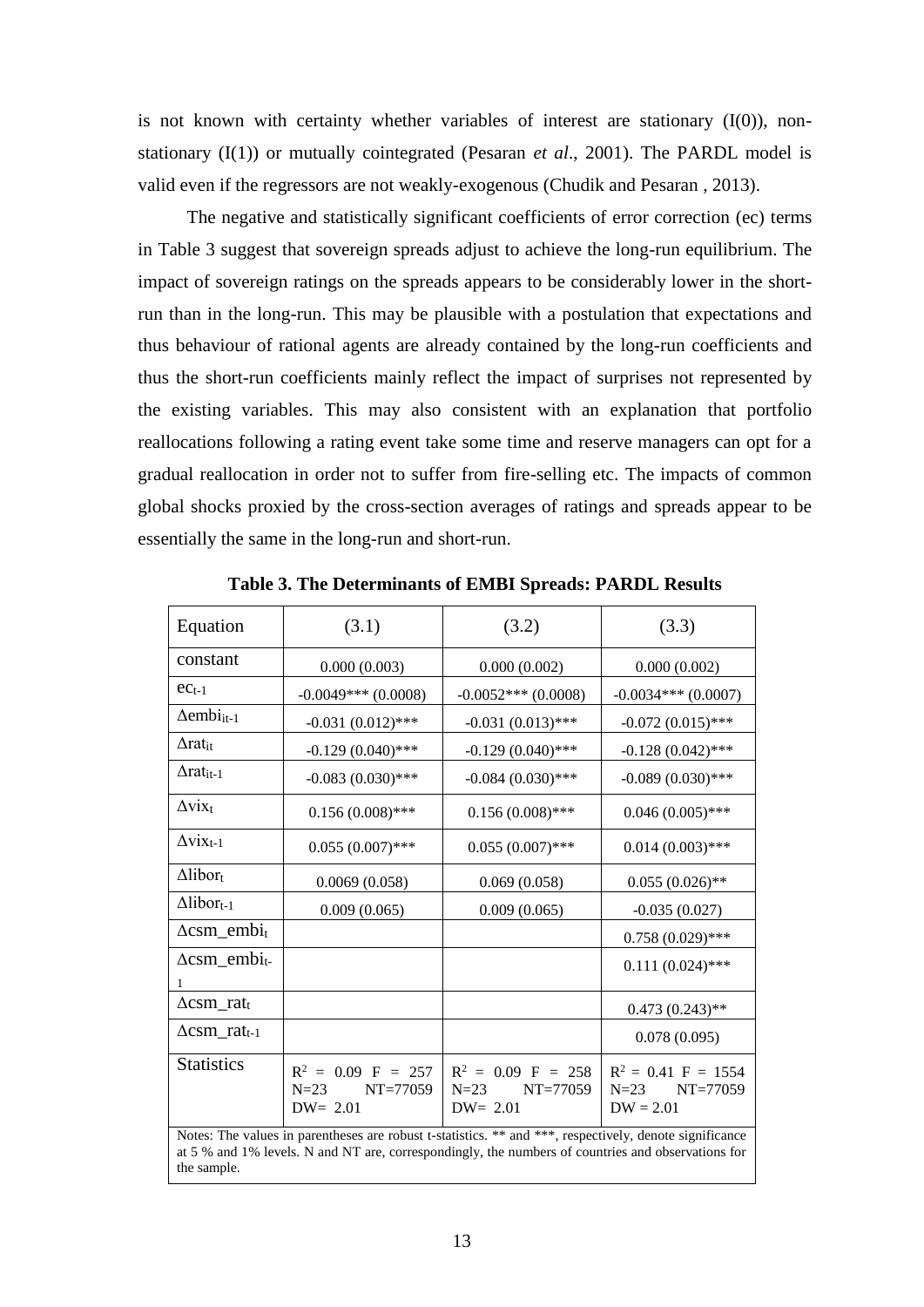# **3.2Asymmetric Impacts of Investment and Speculative Grade Ratings on EMBI Spreads**

The reaction of sovereign spreads may not be symmetric to negative and positive changes in ratings. To investigate this, we augment the general model with rat\_down and rat up dummies taking unity respectively for rating downgrades and upgrades (including the outlook and credit watch decisions), and 0 otherwise. The results from CCEP presented by eq. (4.1) of Table 4 suggest that EMBI spreads react asymmetrically to negative and positive changes in credit ratings. A rating downgrade leads to substantially higher impact on spreads than an upgrade.

Sovereign credit ratings are in general divided into two risk groups as investment and speculative grade ratings<sup>11</sup>. Equations (4.2) and (4.3) present the estimation results for episodes of speculative and investment grade ratings, respectively. The impact of ratings appears to be considerably higher for investment (IGE) than speculative (SGE) grading episodes. The impact of rating downgrades is almost the same for IGE and SGE. An upgrade, on the other hand, significantly influences the spreads only for  $SGE^{12}$  beyond the level warranted by the level of ratings itself. The effect of global conditions, as represented by vix and libor coefficients, is higher under for IGE than SGE. Furthermore, the coefficients of csm\_rat reflect that while the flight-to-quality impact dominates the spill-over impact in IGE, spill-over effect is stronger in SGE.

A transition from a speculative grade to an investment grade, or vice versa, may be important for the evolution of the EMBI spreads. This is because many institutional investors such as retirement and insurance funds are subject to internal rules that allow them to invest solely in securities with investment-grade ratings. Furthermore, many regulations such as the Basel rules are often based on credit ratings leading to increase the importance of a distinction between different rating groups.

<sup>&</sup>lt;sup>11</sup> Grades higher than or equal to BBB-, BB- and Baa3 are classified as "Investment grade" respectively by Standard & Poor's, Fitch's and Moody's. In this study, an episode is defined as "investment grade" when, at least, two of these agencies agree on this.

<sup>&</sup>lt;sup>12</sup> Jaramillo and Teiada (2011) considers interaction of investment grade status with the major macroeconomic variables and finds that only investment grade matters "above and beyond what is implied by macroeconomic fundamentals" for the spreads. Our result, on the other hand, suggest that also the speculative grade matter for downgrades. Our results, however, present a support to the Jaramillo and Tejada (2011) finding that global financial conditions play a central role in determining spreads.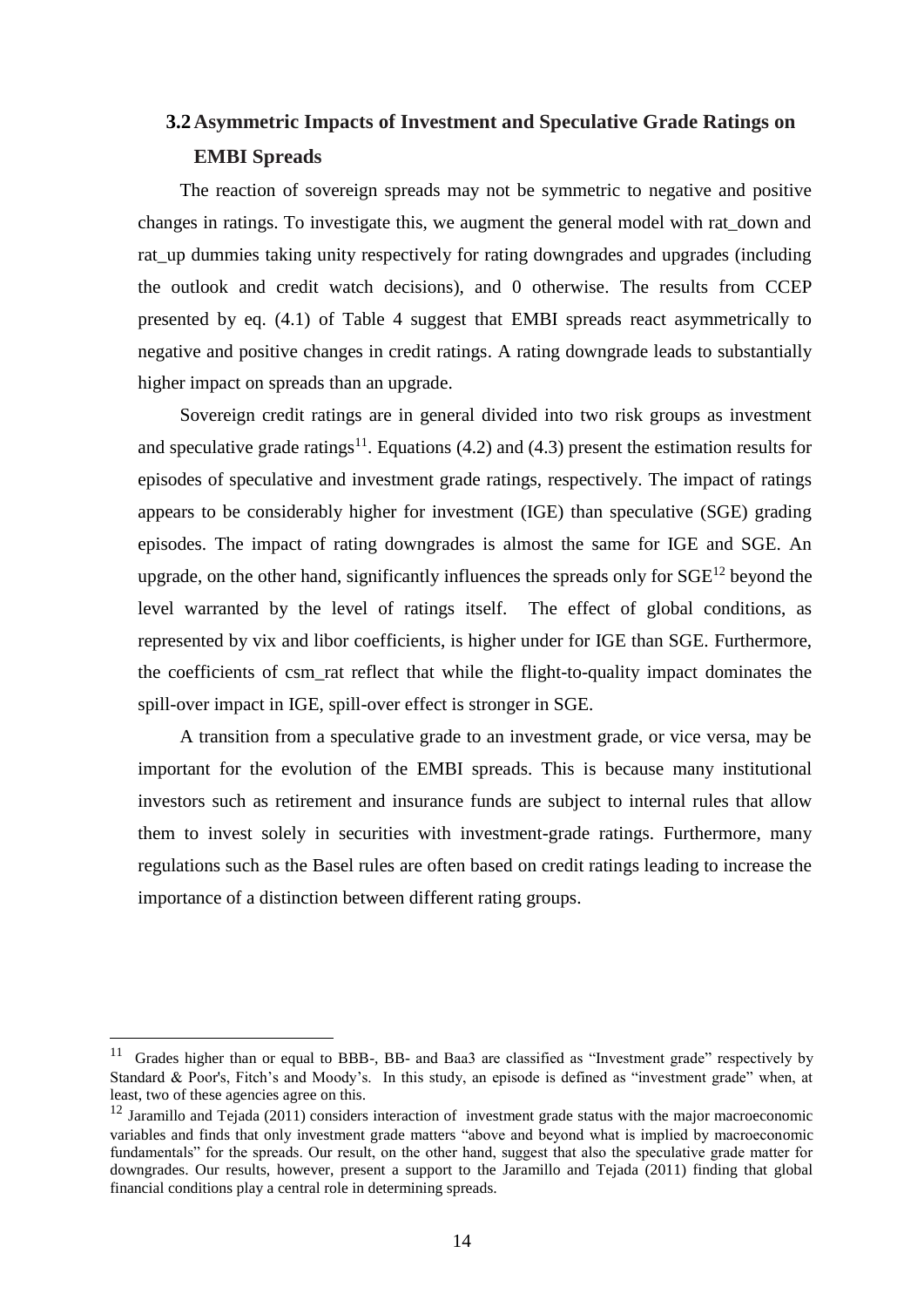| Equation                                                                                                                                                                                                                    | (4.1)                  | (4.2)                  | (4.3)                  | (4.4)                  |  |
|-----------------------------------------------------------------------------------------------------------------------------------------------------------------------------------------------------------------------------|------------------------|------------------------|------------------------|------------------------|--|
| sample                                                                                                                                                                                                                      | All                    | Speculative            | Investment             | All                    |  |
| constant                                                                                                                                                                                                                    | $1.633(0.025)$ ***     | $4.612(0.053)$ ***     | $-0.711(0.088)$ ***    | $1.619(0.025)$ ***     |  |
| ratit                                                                                                                                                                                                                       | $-1.738(0.008)$ ***    | $-1.515(0.009)$ ***    | $-2.094(0.029)$ ***    | $-1.738(0.008)$ ***    |  |
| $\overline{\text{v}}$ ix <sub>t</sub>                                                                                                                                                                                       | $0.092(0.003)$ ***     | $-0.064(0.005)$ ***    | $0.230(0.006)$ ***     | $0.093(0.003)$ ***     |  |
| $libor_t$                                                                                                                                                                                                                   | $0.056(0.001)$ ***     | $0.003(0.001)$ **      | $0.007(0.001)$ ***     | $0.020(0.001)$ ***     |  |
| rat_downit                                                                                                                                                                                                                  | $0.220(0.019)$ ***     | $0.176(0.023)$ ***     | $0.163(0.028)$ ***     |                        |  |
| rat_up <sub>it</sub>                                                                                                                                                                                                        | $-0.054(0.009)$ ***    | $-0.036(0.010)$ ***    | $-0.012(0.012)$        |                        |  |
| $csm\_embi_t$                                                                                                                                                                                                               | $0.912(0.002)$ ***     | $0.963(0.005)$ ***     | $0.860(0.006)$ ***     | $0.913(0.002)$ ***     |  |
| $csm\_rat_t$                                                                                                                                                                                                                | $1.126(0.001)$ ***     | $-0.260(0.023)$ ***    | $2.449(0.021)$ ***     | $1.130(0.010)$ ***     |  |
| $d$ _si1 <sub>it</sub>                                                                                                                                                                                                      |                        |                        |                        | $-0.135(0.034)$ ***    |  |
| $d$ <sub>si2<sub>it</sub></sub>                                                                                                                                                                                             |                        |                        |                        | $-0.117(0.035)$ ***    |  |
| $d$ _si $3_{it}$                                                                                                                                                                                                            |                        |                        |                        | $-0.059(0.041)$        |  |
| $d_is1_{it}$                                                                                                                                                                                                                |                        |                        |                        | $0.366(0.177)$ **      |  |
| $d_is2_{it}$                                                                                                                                                                                                                |                        |                        |                        | $0.515(0.092)$ ***     |  |
| $d$ _is $3_{it}$                                                                                                                                                                                                            |                        |                        |                        | $0.693(0.133)$ ***     |  |
| <b>Statistics</b>                                                                                                                                                                                                           | $R^2 = 0.90 F = 23233$ | $R^2 = 0.88$ F = 14087 | $R^2 = 0.92$ F = 16215 | $R^2 = 0.90 F = 20339$ |  |
|                                                                                                                                                                                                                             | N=23 NT=77105          | N=16 NT=42521          | $N=18$ NT=34584        | N=23 NT=77105          |  |
| Notes: The values in parentheses are robust standard errors. *** and ** denote significance at 1% and 5 % levels,<br>respectively. N and NT are, correspondingly, the numbers of countries and observations for the sample. |                        |                        |                        |                        |  |

**Table 4. Ratings and EMBI Spreads**

To investigate the reaction of EMBIG spreads to transitions from one risk group to another by one or more major rating agency, the general CCEP model is augmented with dummy variables for rating transitions by each of the three rating agencies. Rating changes of the major agencies may not be contemporaneous. In this context, d\_si1 takes the value of 1, when a country upgraded to an investment grade from just one agency, whilst the other two ratings of the country remain at speculative grade. Similarly,  $d$ \_si2 takes the value of 1 on the day when a country get an investment grade rating from a second rating agency leaving the country with just one speculative grade rating and d\_si3 takes the value of 1 on the day when all the three credit rating agencies classify the country as investment grade. On the other hand, d\_is1 takes the value of 1 when only one of the agencies downgrades to speculative grade. In the same vein, d\_is2 is unity when a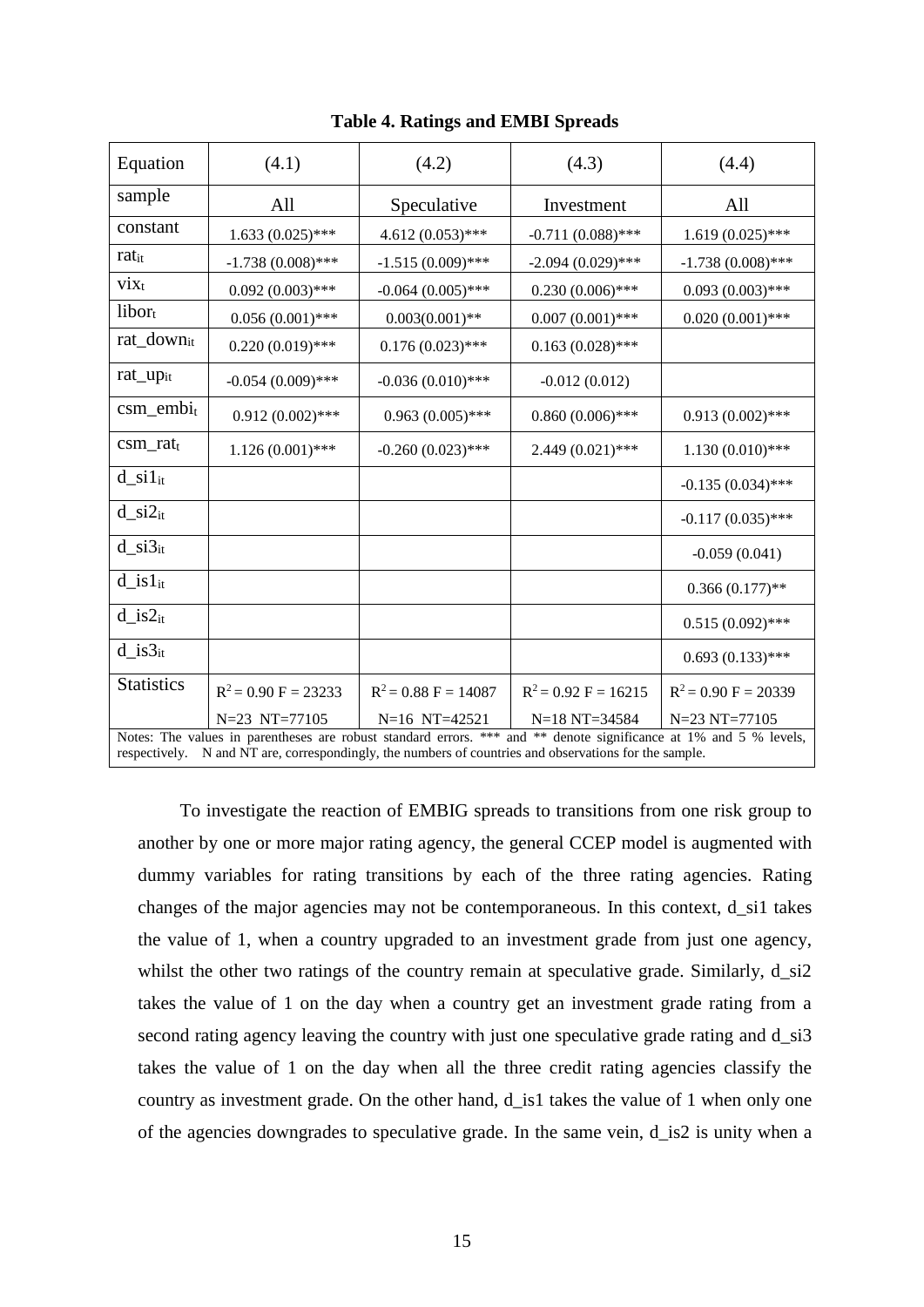second agent downgrades a country to a speculative grade rating and d\_is3 takes the value of 1 on the day when all the three agencies agree to define the grade as speculative.

The results presented by eq. (4.4) of Table 4 suggest that a rating downgrade from investment to speculative status by even only one rating agency substantially increases EMBIG spreads beyond the level suggested by the rating change alone. The confirmation of this downgrade by the second and the third agencies leads to a further significant increase in the spreads. Given the investment and risk management rules by institutional investors and regulatory bodies, a downgrade to a speculative grade sharply shrinks the potential investor base and precludes a country to reach ampler and cheaper external financing (Kanlı and Barlas, 2012). Therefore, the results for downgrades may not be unexpected. Financial markets, however, tends to be much cautious for upgrades from speculative grade to investment grade. An upgrade by a single rating agency appears to have a significant additional effect on spreads. An upgrade by a second agency also leads to a decrease in EMBI spreads. A third agency may be interpreted as being late to have a significant impact when joins the other two, which already upgraded the country to investment status. The results by Eq. (4.4) also suggest that EMBIG spreads are more sensitive to transitions from investment to speculative grade ratings than transitions from speculative to investment grade ratings. This result is consistent with the earlier findings suggesting that financial markets are more sensitive to negative rating changes than positive changes. Above all, the results show that having an investment-grade rating even from just one rating agency makes a real difference for that country's borrowing costs.

#### **3.3 Global Financial Crisis and the Determinants of EMBI Spreads**

In this section we investigate whether the recent global financial crisis (GFC) of 2008-2009 has led to a change in the determinants of sovereign spreads. Figure 2 plots the Spearman's rank correlations (inverted scale) between credit ratings and EMBIG spreads for the years between 1998 - 2012. The correlation tends to increase after the Asian crisis of 1997-98 and remains high (around 0.8-0.95) until the recent GFC. With the GFC, the correlation declines sharply to 0.68 in 2008 and continues to weaken afterwards.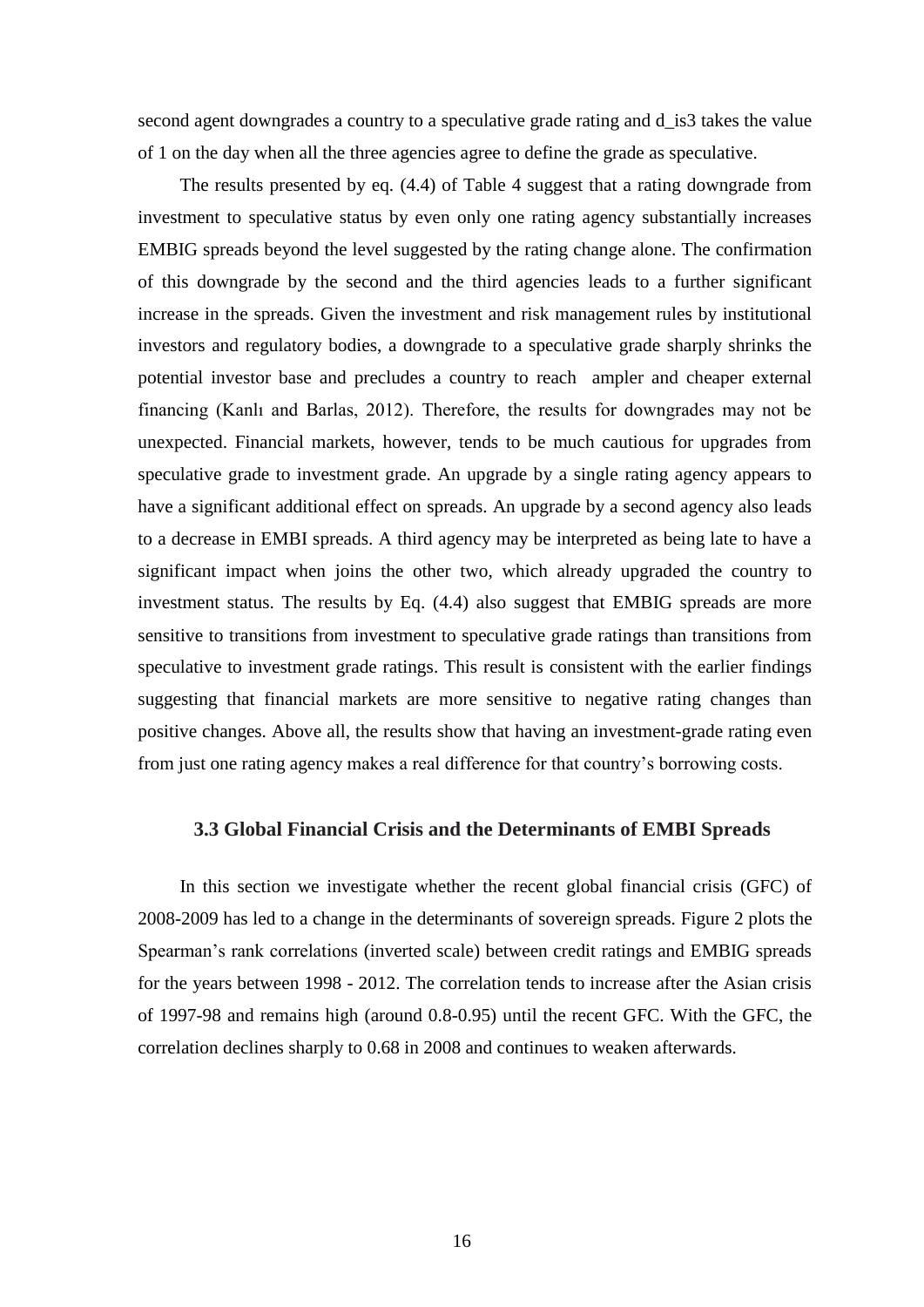

Figure 3 plots daily cross-section means of sovereign ratings and EMBI spreads during the period. The EMBI data for Argentina found to be an outlier especially during the Argentinian crisis of 2002, therefore the figures in the right panel does not contain Argentina. From Figure 3a, it may be inferred that there is a strong opposite movement of credit ratings and EMBIG spreads and until the GFC this (negative) correlation tended to be much higher during the periods of financial stress than tranquil periods. This observation provides a support to Kaminsky and Schmukler (2002) finding that credit ratings have stronger effects during episodes of financial stress. After the Asian crisis of 1997-1998 and the Russian crisis of 1999, mean credit ratings steadily fluctuate around 11 (likely to fulfill obligations, ongoing uncertainty) corresponding to EMBIG spreads fluctuating around 500 basis points (bp). On the other hand, after 2002, during the ample global liquidity and international financial tranquility, the credit ratings follow an upward trend with a corresponding downward trend in the EMBIG spreads until the GFC.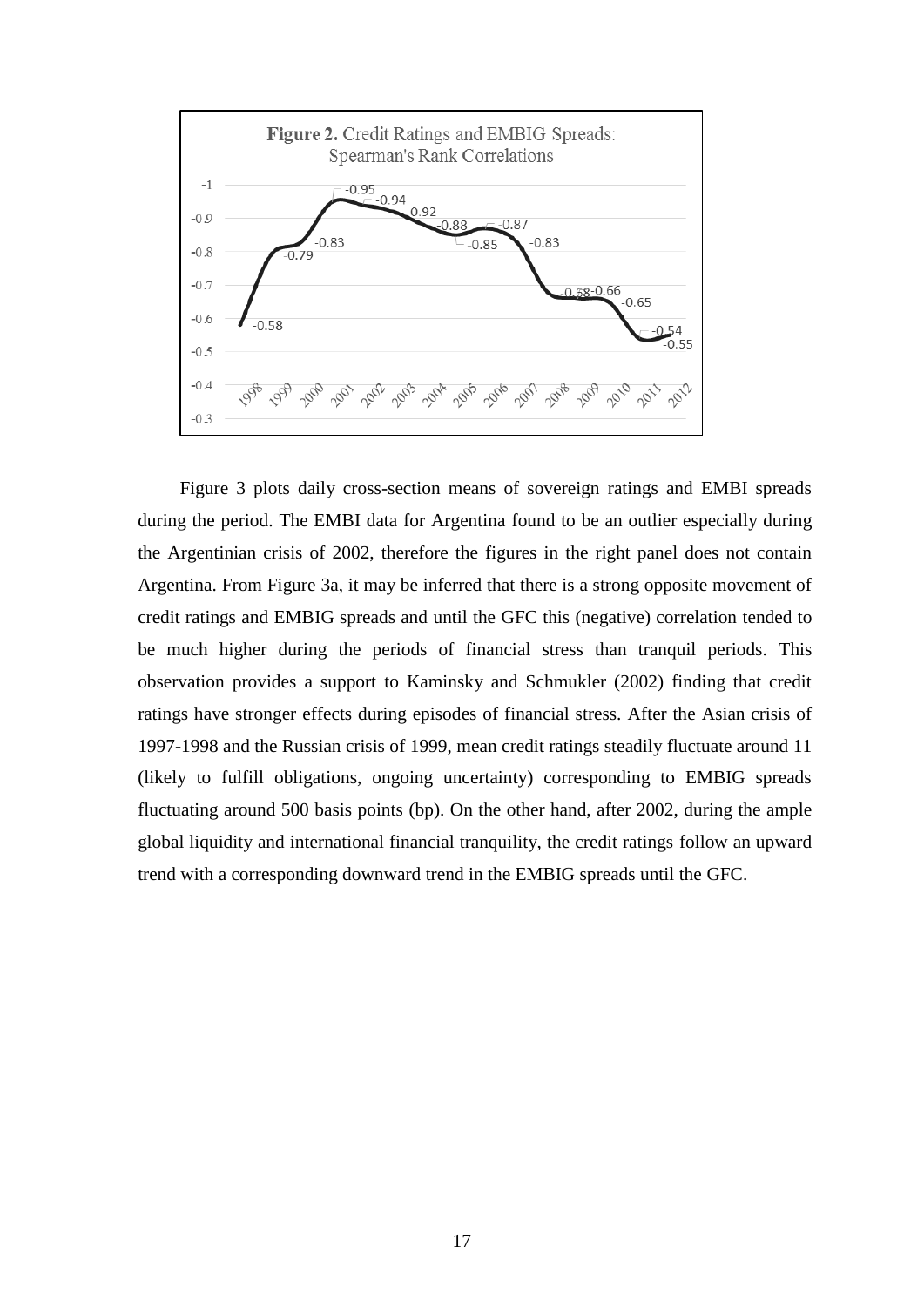

#### **Figure 3.** Cross-Sectional Means of EMBI Spreads and Ratings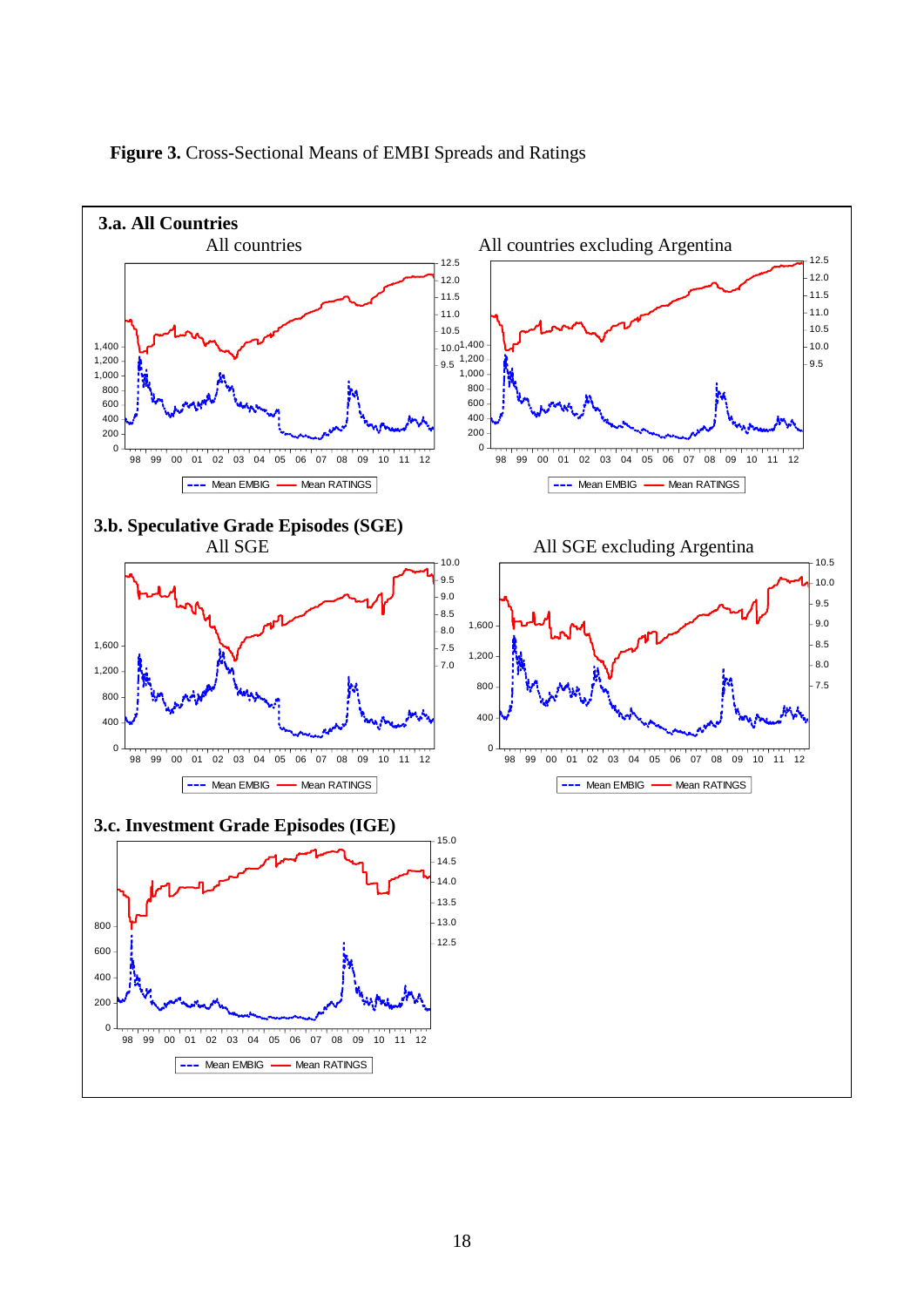The GFC of 2008-2009 led to a decline in ratings but the corresponding increase in the spreads appears to be substantially much higher. After the GFC, the upward trend in the ratings continues, whilst the mean spreads, fluctuating around 300 bp, suggests a considerable decrease in the relationship between them. This observation is also compatible with Comelli (2012) who finds that the impact of country-specific variables weakened during the recent GFC. These results can be interpreted as that international investors give more importance to domestic fundemantals during EME crises, while during GFC, the effect of global factors on EMBI spreads increase.

The simple correlation (negative) between the spreads and the ratings appears to be higher for SGE (Figure 3b) than IGE (Figure 3.c). For the SGE the mean ratings tend to show a strong upward trend after 2002 until the GFC. We observe a similar but downward movement in the EMBIG spreads decreasing to a level around 300 bps. During the GFC, the spreads jump to very high level of around 1000 bps despite a modest decrease in ratings. After the GFC the average ratings of these countries jumps to around 10 (just two notches below the investment grade) and EMBIG spreads fluctuates steadily around 400 bps. The picture for the IGE, however, is somewhat different. The upward trend in the ratings began just after the Asian and the Russian crises, much earlier than for the SGE. The average EMBI spreads was around 200 bps during the earlier phase of the ample global liquidity and was just around 100 bps thereafter until the GFC. During the GFC, spreads jump to around 600 bps. Opposite to the SGE, credit ratings tend to decrease after the GFC with average EMBI spread fluctuates around 200 bps. From Figure 3, it may be inferred that, the episodes of turmoils and tranquils along with IGE and SGE all matter for both the levels and fluctuations of EMBI spreads and their relations with the ratings. We now proceed with investigating empirically whether the determinants of EMBI spreads are invariant to the recent GFC for both IGE and SGE.

Table 5 presents the results of the panel fixed effects and CCEP estimations for our baseline equation (1) augmented with the interactions of the variables with crisis dummy variables. In the equations the dummy variable "crisis" takes unity for the GFC and post-GFC periods and zero otherwise<sup>13</sup>. The results by eqs.  $(5.1)$  and  $(5.2)$  suggest that the impact of ratings considerably decreases after the recent GFC. The international interest

<sup>&</sup>lt;sup>13</sup> September 15, 2008, on which Lehman Brothers announced its bankruptcy, is taken as the beginning date of global financial crisis. Consequently, January 5, 1998-September 12, 2008 and September 15, 2008-December 14, 2012 periods are, respectively, defined as pre-crisis and post-crisis periods.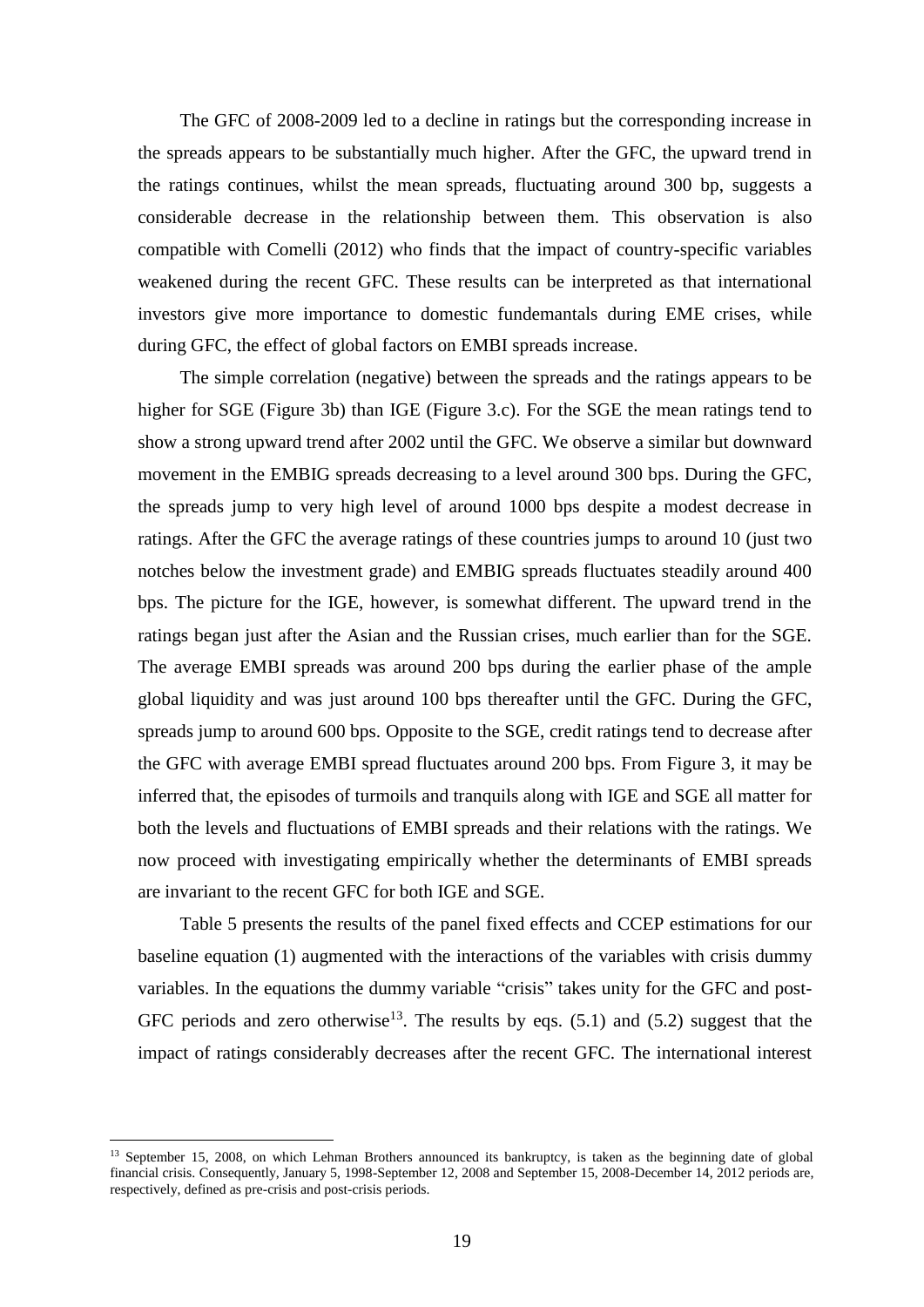rate variable (libor) coefficient, on the other hand, increases significantly whilst the VIX coefficient decreases after the crisis.

| Sample                                                                                                                                                                                                                      | All           |                           | <b>Investment Grade</b> |                           | <b>Speculative Grade</b> |                           |
|-----------------------------------------------------------------------------------------------------------------------------------------------------------------------------------------------------------------------------|---------------|---------------------------|-------------------------|---------------------------|--------------------------|---------------------------|
| Equation                                                                                                                                                                                                                    | (5.1)         | (5.2)                     | (5.3)                   | (5.4)                     | (5.5)                    | (5.6)                     |
| constant                                                                                                                                                                                                                    | 7.428         | 1.154                     | 12.116                  | $-0.214$                  | 6.807                    | 5.957                     |
|                                                                                                                                                                                                                             | $(0.048)$ *** | $(0.049)$ ***             | $(0.183)$ ***           | (0.185)                   | $(0.049)$ ***            | $(0.105)$ ***             |
| ratit                                                                                                                                                                                                                       | $-2.084$      | $-1.753$                  | $-3.790$                | $-2.649$                  | $-1.644$                 | $-1.464$                  |
|                                                                                                                                                                                                                             | $(0.013)$ *** | $(0.009)$ ***             | $(0.062)$ ***           | $(0.045)$ ***             | $(0.013)$ ***            | $(0.010)$ ***             |
| $\dot{V}$                                                                                                                                                                                                                   | 1.000         | 0.073                     | 0.887                   | 0.222                     | 0.953                    | $-0.048$                  |
|                                                                                                                                                                                                                             | $(0.010)$ *** | $(0.004)$ ***             | $(0.011)$ ***           | $(0.009)$ ***             | $(0.012)$ ***            | $(0.006)$ ***             |
| libor <sub>t</sub>                                                                                                                                                                                                          | 0.057         | $-0.001$                  | 0.124                   | $-0.027$                  | $-0.085$                 | 0.029                     |
|                                                                                                                                                                                                                             | $(0.006)$ *** | (0.002)                   | $(0.005)$ ***           | $(0.004)$ ***             | $(0.006)$ ***            | (0.003)                   |
| Crisis*ratit                                                                                                                                                                                                                | 0.264         | 0.214                     | 1.653                   | 0.838                     | $-0.687$                 | $-0.906$                  |
|                                                                                                                                                                                                                             | $(0.007)$ *** | $(0.007)$ ***             | $(0.046)$ ***           | $(0.037)$ ***             | $(0.018)$ ***            | $(0.017)$ ***             |
| $Crisis*viz_t$                                                                                                                                                                                                              | $-0.619$      | $-0.060$                  | $-0.455$                | $-0.120$                  | $-0.650$                 | 0.002                     |
|                                                                                                                                                                                                                             | $(0.021)$ *** | $(0.004)$ ***             | $(0.018)$ ***           | $(0.010)$ ***             | $(0.029)$ ***            | (0.002)                   |
| Crisis*libort                                                                                                                                                                                                               | 0.219         | 0.029                     | 0.130                   | 0.045                     | 0.325                    | $-0.013$                  |
|                                                                                                                                                                                                                             | $(0.018)$ **  | $(0.002)$ ***             | $(0.015)$ ***           | $(0.005)$ **              | $(0.021)$ **             | $(0.005)$ ***             |
| Crisis                                                                                                                                                                                                                      | 1.620         | 1.817                     | $-2.312$                | 4.893                     | 3.533                    | $-6.121$                  |
|                                                                                                                                                                                                                             | $(0.084)$ *** | $(0.066)$ ***             | $(0.143)$ ***           | $(0.191)$ ***             | $(0.121)$ ***            | $(0.173)$ ***             |
| $csm\_embig_t$                                                                                                                                                                                                              |               | 0.922<br>$(0.003)$ ***    |                         | 0.836<br>$(0.010)$ ***    |                          | 0.917<br>$(0.007)$ ***    |
| $csm\_rat_t$                                                                                                                                                                                                                |               | 1.364<br>$(0.021)$ ***    |                         | 2.958<br>$(0.050)$ ***    |                          | $-0.821$<br>$(0.038)$ *** |
| $Crisis*csm\_embig_t$                                                                                                                                                                                                       |               | 0.075<br>$(0.005)$ ***    |                         | 0.061<br>$(0.012)$ ***    |                          | 0.127<br>$(0.012)$ ***    |
| Crisis*csm_ratt                                                                                                                                                                                                             |               | $-1.079$<br>$(0.025)$ *** |                         | $-2.948$<br>$(0.054)$ *** |                          | 3.112<br>$(0.061)$ ***    |
| Statistics                                                                                                                                                                                                                  | $R^2 = 0.83$  | $R^2 = 0.90$              | $R^2 = 0.88$            | $R^2 = 0.93$              | $R^2 = 0.74$             | $R^2 = 0.89$              |
|                                                                                                                                                                                                                             | $F = 13111$   | $F = 20577$               | $F = 10455$             | $F = 15116$               | $F = 5402$               | $F = 13081$               |
|                                                                                                                                                                                                                             | $N=23$        | $N=23$                    | $N=18$                  | $N=18$                    | $N=16$                   | $N=16$                    |
|                                                                                                                                                                                                                             | NT=77105      | NT=77105                  | NT=34584                | NT=34584                  | NT=42521                 | NT=42521                  |
| Notes: The values in parentheses are robust standard errors. *** and ** denote significance at 1% and 5 % levels,<br>respectively. N and NT are, correspondingly, the numbers of countries and observations for the sample. |               |                           |                         |                           |                          |                           |

**Table 5. Global Financial Crisis and the Determinants of EMBIG Spreads**

Consistent with the results already presented by Table 4, the rating coefficients are much higher (in absolute value) for IGE (Eqs. 5.3 and 5.4) than SGE (Eqs. 5.5 and 5.6) before the GFC. After the GFC, the rating coefficients significantly change for both IGE and SGE, but in opposite directions. After the GFC, the impact of the ratings substantially decreases (increases) for IGE (SGE). These opposite movements may better be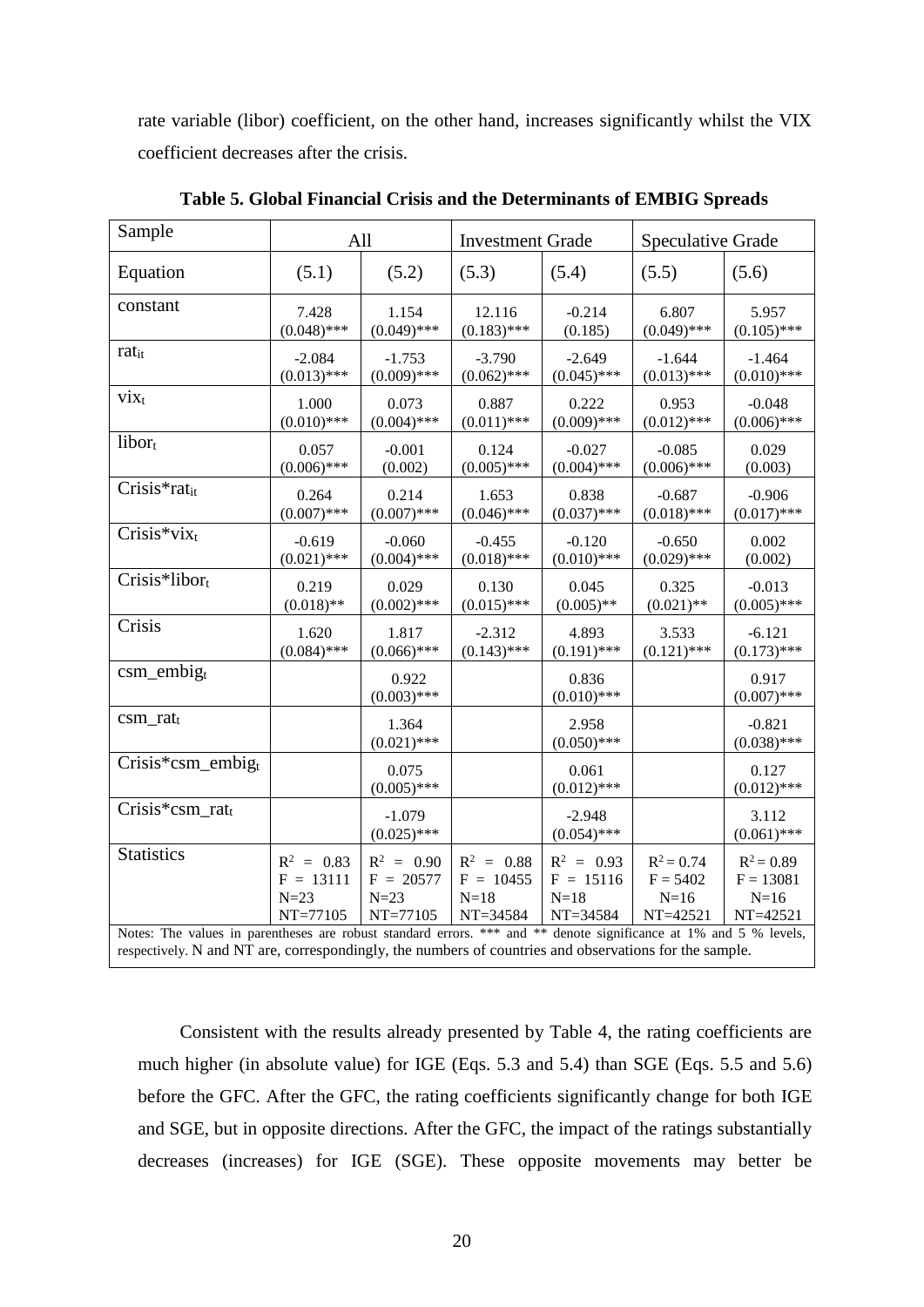understood by the help of information provided by Figure 3. The figure shows that the cross-sectional means of ratings considerably increased for SGE and the decline in the IGE ratings was relatively modest. Despite this difference, EMBI spreads for IGE and SGE tended to co-move, albeit around different mean levels (Figures 3b and 3c). Consequently, the impacts of ratings for IGE and SGE converged<sup>14</sup> after the GFC.

The impact of VIX appears to decline for both IGE and SGE after the GFC. The libor coefficients, on the other hand, increase considerably for both IGE and SGE especially in the PFE equations (5.3) and (5.5). As discussed in the earlier sections, the coefficients of the global financial conditions variables vix and libor decline substantially with the inclusion of the cross-sectional means in the CCEP equations (5.4) and (5.6).

The reasons for these results may be explained by the important developments in the global economic landscape especially after the GFC. The global economy witnessed a double-speed recovery from the GFC with sluggish growth in advanced economies and rapid growth in EME. The rapid recovery from the GFC was not restricted to investmentgraded EME but also contained some other EME with relatively better domestic fundamentals albeit graded as SGE. Unconventional monetary policy in advanced economies after the GFC, including the zero-bound interest rate policy and quantitative easing improved the so-called "push" factors. Credible monetary policies along with fiscal discipline, reserve accumulation and financial system reforms in many EME not only reduced their exposure to the GFC but also provided an important "pull" factors<sup>15</sup>. The improvements in both domestic pull and global push factors surged capital inflows to EME, the bulk of which was short-term, after the GFC. With the ample global liquidity, especially before the "taper tantrum" not only the investment grade countries but also the speculative grade countries with better domestic fundamentals observed a surge in capital inflows. Consequently, the country ratings became much more important for SGE after the GFC.

<sup>&</sup>lt;sup>14</sup> The ratings coefficient declined (in absolute value) from 3.8 to 2.1 (Eq. 3) or from 2.7 to 1.8 (Eq. 4) for the IGE. For the SGE, the coefficient increased from 1.6 to 2.3 (Eq. 2.5) or from 1.5 to 2.4 (Eq. 2.6).

<sup>&</sup>lt;sup>15</sup> See, Kose and Prasad (2010) and Alvarez and De Gregorio (2014) for the growth performance of EME during and after the GFC. According to [Frankel,](http://www.sciencedirect.com/science/article/pii/S0304387812000533#af0005) Vegh and Vuletin (2013) a substantial number of emerging and developing countries "have graduated" from fiscal procyclicality.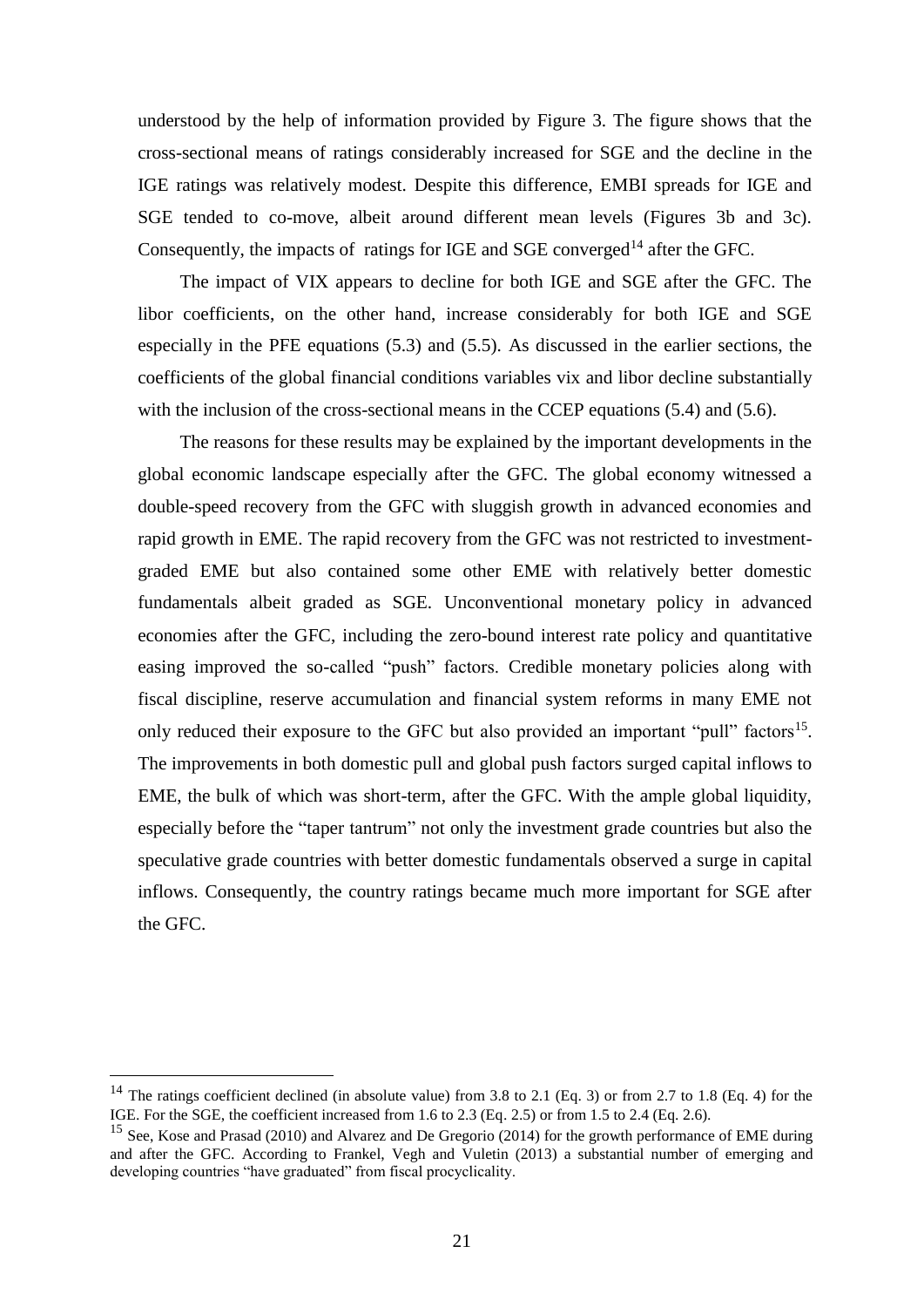#### **4. Concluding Remarks**

Credit ratings and global financial conditions both matter for EMBI spreads in the long-run and short-run. Our results support the robustness of this postulation to different empirical modelling procedures including CCEP and FM-OLS. This paper, however, also finds that the determinants of EMBI spreads are not invariant to investment and speculative episodes, the transitions between them and to the recent global financial crisis.

The results of this paper suggest that EMBI spreads react asymmetrically to negative and positive changes in credit ratings. A rating downgrade leads to substantially higher impact on the spreads than an upgrade. For both the speculative (SGE) and investment (IGE) grading episodes, the EMBI spreads react similarly to rating downgrades. An upgrade, on the other hand, significantly influences the spreads only for SGE beyond the level warranted by the level of ratings itself. Furthermore, the effect of global conditions is higher under for IGE than SGE. Another important finding of this study is that, a rating downgrade from investment to speculative status substantially increases EMBIG spreads beyond the level suggested by the rating change alone. This is not surprising since investment rules of many institutional investors allows only to invest in bonds with investment grade ratings and risk management rules by regulatory bodies favor investing in such bonds. Consequently, a downgrade to a speculative grade sharply shrinks the potential investor base. Similarly, an upgrade to investment grade rating also leads to an additional decrease in EMBI spreads, albeit its effect is lower than the effect of transitions from investment to speculative ratings. Above all, the estimation results have shown that having an investment-grade rating even from just one credit rating agency makes a real difference for that country's borrowing costs. All these results are also in line with our finding that financial markets are more sensitive to negative rating changes than positive changes.

The impact of credit ratings is found to significantly decrease after the recent global financial crisis (GFC). Given the fact that credit agencies have been extensively criticised during and after the GFC, this may lend a support to an argument that their credibility and influence have decreased recently. However, our findings suggest that the impact of ratings decreases only for IGE. Their impact, on the other hand, is found to be substantially increased for SGE after the GFC. Therefore, a postulation which does not differentiate the SGE and IGE after the GFC may be misleading. The convergence of the reaction of EMBI spreads to credit ratings by IGE and SGE after the GFC may, indeed, be explained by the important developments in the global economic landscape including the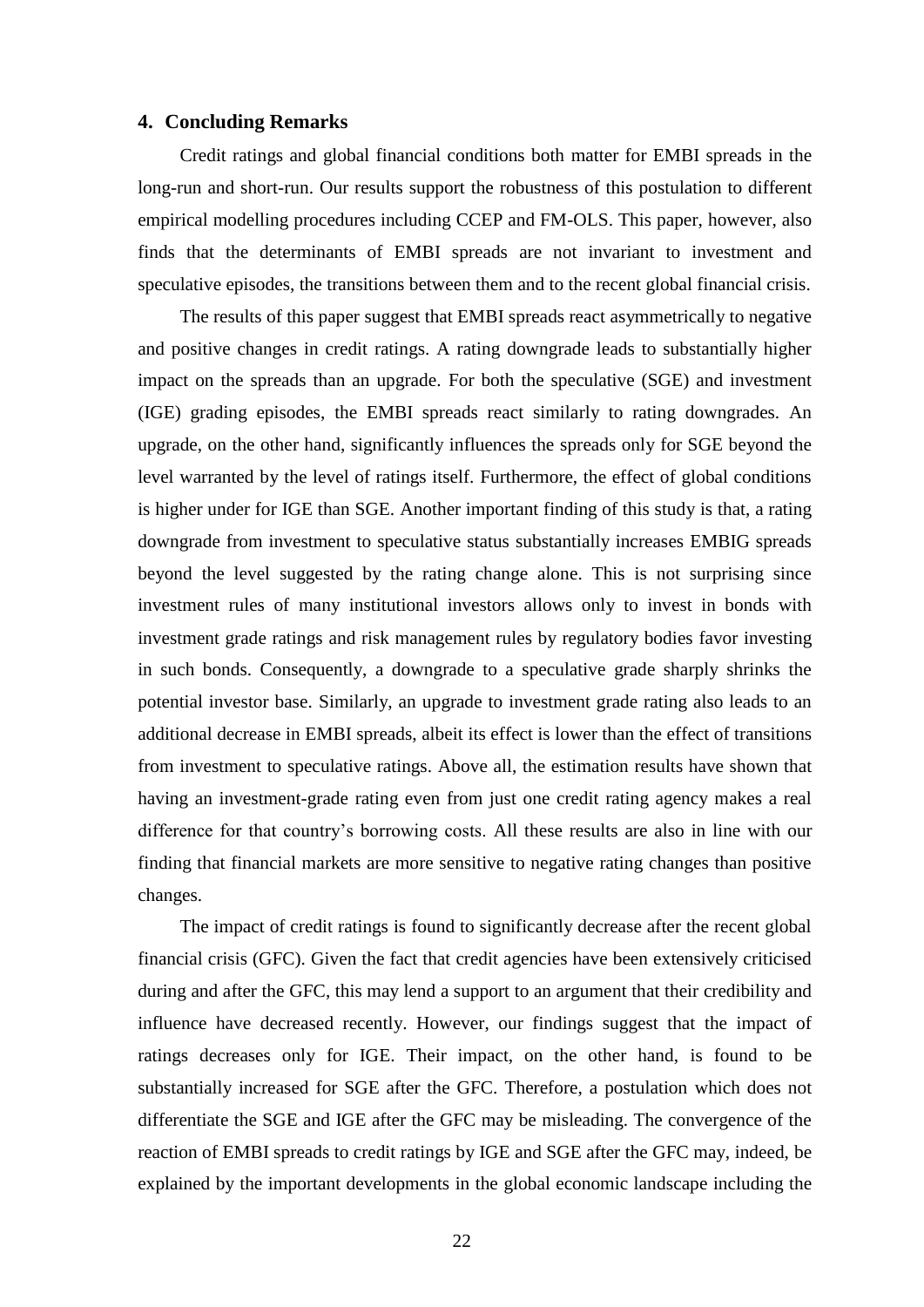double-speed recovery from the GFC with sluggish growth in advanced economies and rapid growth in EME and unconventional monetary policy in advanced economies. The rapid recovery from the GFC was not restricted to investment-graded EME but also contained some other EME with relatively better domestic fundamentals albeit graded as SGE. The improvements in both domestic pull and global push factors surged capital inflows to EME with IGE or SGE, the bulk of which was short-term, after the GFC. With the ample global liquidity, especially before the "taper tantrum" not only the investment grade countries but also the speculative grade countries with better domestic fundamentals observed a surge in capital inflows. Consequently, the country ratings became much more important for SGE after the GFC. An important policy question, in this context, whether the convergence of the impacts of ratings for SGE and IGE after the GFC has prevailed after the "taper tantrum" of mid-2013 or will survive under expected monetary tightening by the Fed. Our data, unfortunately, does not contain the post-2012 observations, but we believe that the relevance of our question will survive for both the post-taper tantrum and the forthcoming monetary tightening periods.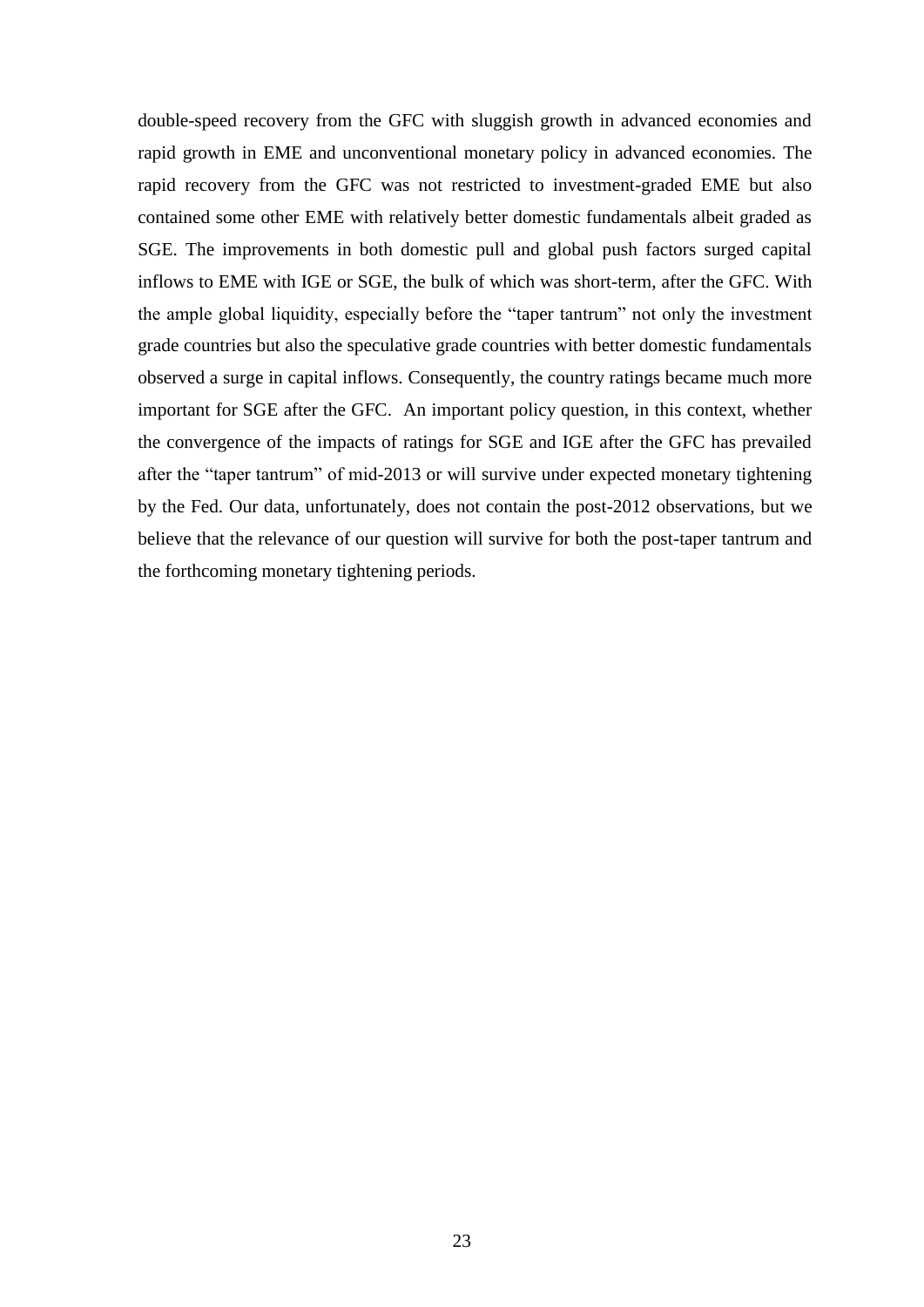#### **References**

- Alvarez, R. and J. De Gregorio (2014). Understanding Differences in Growth Performance in Latin America and Developing Countries between the Asian and the Global Financial Crises. IMF Economic Review, 62, 494–525.
- Arezki, R., Candelon, B. and A.N.R. Sy (2011). Sovereign Rating News and Financial Market Spillovers: Evidence from the European Debt Crisis*.* IMF Working Paper, No. 11/68.
- Arora, V. and M. Cerisola (2001). How Does U.S. Monetary Policy Influence Sovereign Spreads in Emerging Markets?. IMF Staff Papers, 48(3), 474-98.
- Barlas, Y. and İ.N.B. Kanlı (2012). Credit Rating Upgrade to "Investment" Level: Trends Before and After the Upgrade. CBT Research Notes in Economics 1225, Research and Monetary Policy Department, Central Bank of the Republic of Turkey.
- BIS (2013). Sovereign Risk: A World without Risk-free Assets?. BIS Working Paper No. 72.
- Calvo, G. A., Leiderman, L. and C.M. Reinhart (1993). Capital Inflows and Real Exchange Rate Appreciation in Latin America - The Role of External Factors. IMF Staff Papers, 40(1), 108-51.
- Calvo, G.A. (2002). Globalization Hazard and Development Reform in Emerging Markets. *Economia*, 2, 1-29.
- Cantor, R. (2013). Ratings and Regulation. in *Sovereign risk: a world without risk-free assets?,* BIS Working Paper No. 72, 27-33.
- Cantor, R. and F. Packer (1996). Determinants and Impact of Sovereign Credit Ratings. Federal Reserve Bank of New York Economic Policy Review, October, 37-53
- Cavallo, E., Powell, A. and R. Rigobon (2013). Do Credit Rating Agencies Add Value? Evidence from the Sovereign Rating Business. *International Journal of Finance and Economics*, 18,3, 240-265.
- Chudik, A. and M.H. Pesaran (2013). Common Correlated Effects Estimation of Heterogeneous Dynamic Panel Data Models with Weakly Exogenous Regressors. Federal Reserve Bank of Dallas, Globalization and Monetary Policy Institute Working Paper No. 146
- Coakley, J., Fuertes A.M. and R. Smith (2006). Unobserved Heterogeneity in Panel Time Series Models. *Computational Statistics & Data Analysis*, 50, 2362-2380.
- Comelli, F. (2012). Emerging Market Sovereign Bond Spreads: Estimation and Back-Testing. IMF Working Paper, No. 12/212.
- Csonto, B. (2014). Emerging Market Sovereign Bond Spreads and Shifts in Global Market Sentiment. *Emerging Markets Review*, 20, 58-74.
- Dailami, M., Masson, P.R. and J.J. Padou (2008). Global Monetary Conditions versus Country-Specific Factors in the Determination of Emerging Market Debt Spreads. *Journal of International Money and Finance*, 27, 1325–1336.
- Eichengreen, B. and A. Mody (1998). What Explains Changing Spreads on Emerging Market Debt. NBER Working Paper, No. 6408.
- Erdem, F. and E. Özmen (2015). Exchange Rate Regimes and Business Cycles: An Empirical Investigation. *Open Economies Review*, 26, 1041-1058.
- Felices, G., Hoggarth, G. and V. Madouros (2008). Capital Inflows into EMEs since the Millennium: Risks and the Potential Impact of a Reversal. BoE Quarterly Bulletin 2008Q1, London: Bank of England, 26-36.
- Frankel, J.A., Vegh, C.A. and G. Vuletin (2013). On Graduation from Fiscal Procyclicality. *[Journal of Development Economics,](http://www.sciencedirect.com/science/journal/03043878)* 100(1), 32-47.
- Gonzalez-Rozada, M. and E. Levy-Yeyati (2008). Global Factors and Emerging Market Spreads. *The Economic Journal*, 118(533), 1917-1936.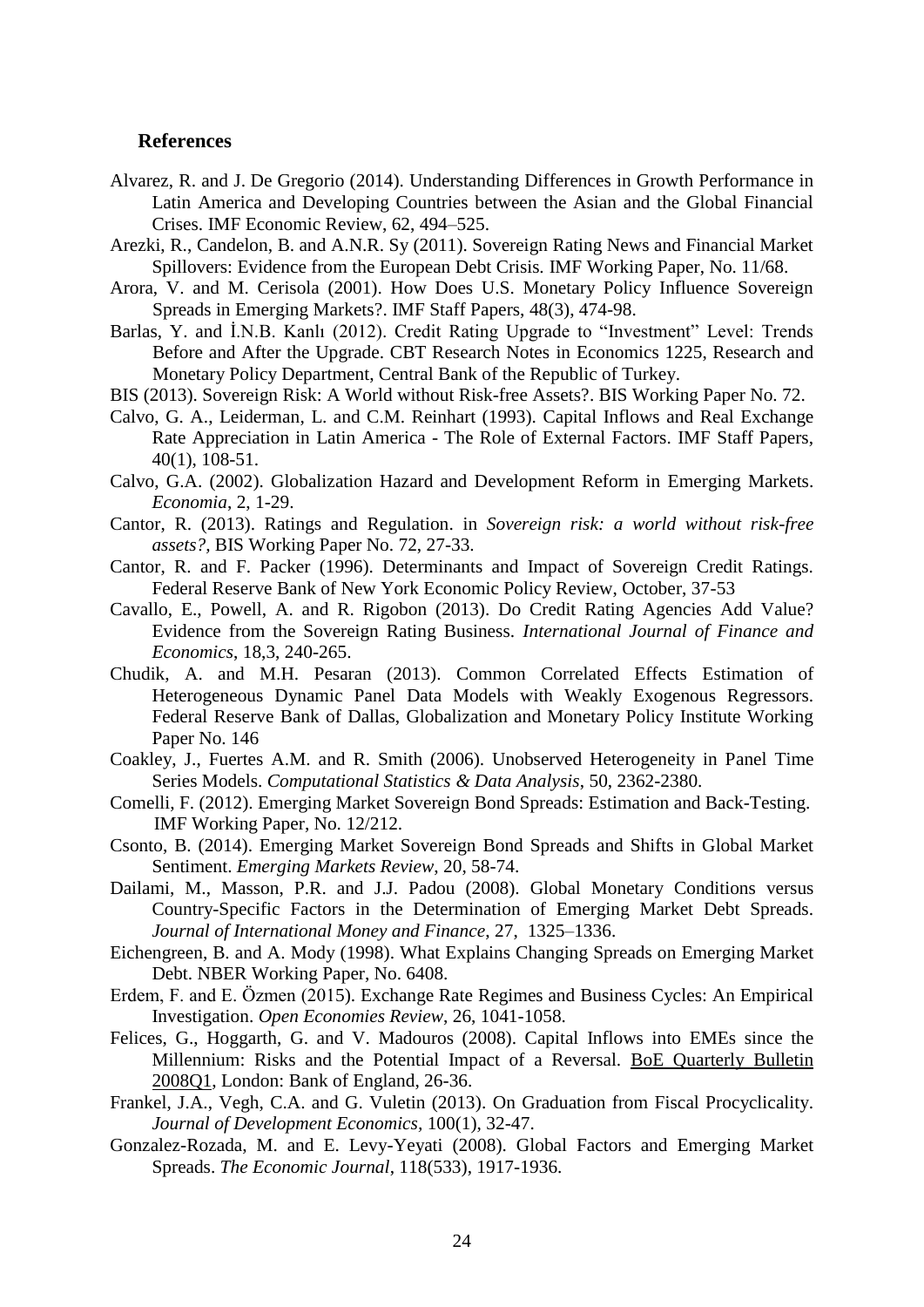- Hartelius, K., Kashiwase, K. and L.E. Kodres (2008). Emerging Market Spread Compression: Is it Real or is it Liquidity?. IMF Working Paper, No: 08/10.
- Im, K. S., Pesaran, M.H. and Y. Shin (2003). Testing for Unit Roots in Heterogeneous Panels. *Journal of Econometrics*, 115, 53–74.
- IMF (2004). Global Financial Market Developments. in *Global Financial Stability Report*, April, Ch. 2., IMF.
- IMF (2010). The Uses and Abuses of Sovereign Credit Ratings. in *Global Financial Stability Report*, October, Ch. 3., IMF.
- Jaramillo, L. and C.M. Tejada (2011). Sovereign Credit Ratings and Spreads in Emerging Markets: Does Investment Grade Matter?. IMF Working Paper, No. 11/44.
- Kanlı, İ.B. and Y. Barlas (2012). Credit Rating Upgrade to "Investment" Level: Trends Before and After the Upgrade. Central Bank of Turkey Research Notes in Economics, No: 2012-25.
- Kao, C. (1999). Spurious Regression and Residual-based Tests for Cointegration in Panel Data, *Journal of Econometrics*, 90, 1–44.
- Kamin, S.B. and K. von Kleist (1999). The Evolution and Determinants of Emerging Market Credit Spreads in the 1990s. BIS Working Paper, No. 68.
- Kamin, S.B. (2002). Identifying the Role of Moral Hazard in International Financial Markets. Board of Governors of the Federal Reserve System International Finance Discussion Paper No. 736.
- Kaminsky, G. and S.L. Schmukler (2002). Emerging Market Instability: Do Sovereign Ratings Affect Country Risk and Stock Returns. World Bank Economic Review, 16, 2, 171-195.
- Kapetanios, G., and M.H. Pesaran (2007). Alternative Approaches to Estimation and Inference in Large Multifactor Panels: Small Sample Results with an Application to Modelling of Asset Returns. in Phillips, G., Tzavalis, E. (Eds.,), *The Refinement of Econometric Estimation and Test Procedures: Finite Sample and Asymptotic Analysis*, Cambridge University Press, Cambridge.
- Kapetanios, G., Pesaran, M.H. and T. Yagamata (2011). Panels with Nonstationary Multifactor Error Structures. *Journal of Econometrics,* 160, 326–348.
- Kennedy, M. and A. Palerm (2014). Emerging Market Bond Spreads: The Role of Global and Domestic Factors from 2002 to 2011. *Journal of International Money and Finance*, 43, 70–87.
- Kose, A. and E.S. Prasad (2010). Emerging Markets Come of Age. *Finance and Development*, 6, December, 7-10.
- Kose, A., Otrok, C. and E.S. Prasad (2012). Global Business Cycles: Convergence or Decoupling?. *International Economic Review*, 87, 178-90.
- Levin, A., Lin, C.F., and C. Chu (2002). Unit Root Tests in Panel Data: Asymptotic and Finite-Sample Properties. *Journal of Econometrics*, 108, 1–24.
- Levy-Yeyati, E. and T. Williams (2010). US Rates and Emerging Market Spreads. Business School Working Papers 2010-02, Universidad Torcuato di Tella.
- Martinez, L. B., Terceño, A., and M. Teruel (2013). Sovereign Bond Spreads Determinants in Latin American Countries: Before and During the XXI Financial Crisis. *Emerging Markets Review*, *17*, 60-75.
- Özatay, F., Özmen, E. and G. Şahinbeyoglu (2009). Emerging Market Sovereign Spreads, Global Financial Conditions and U.S. Macroeconomic News, *Economic Modelling*, 26, 526-531.
- Pedroni, P. (2001). Purchasing Power Parity Tests in Cointegrated Panels. *The Review of Economics and Statistics*, 83, 727–731.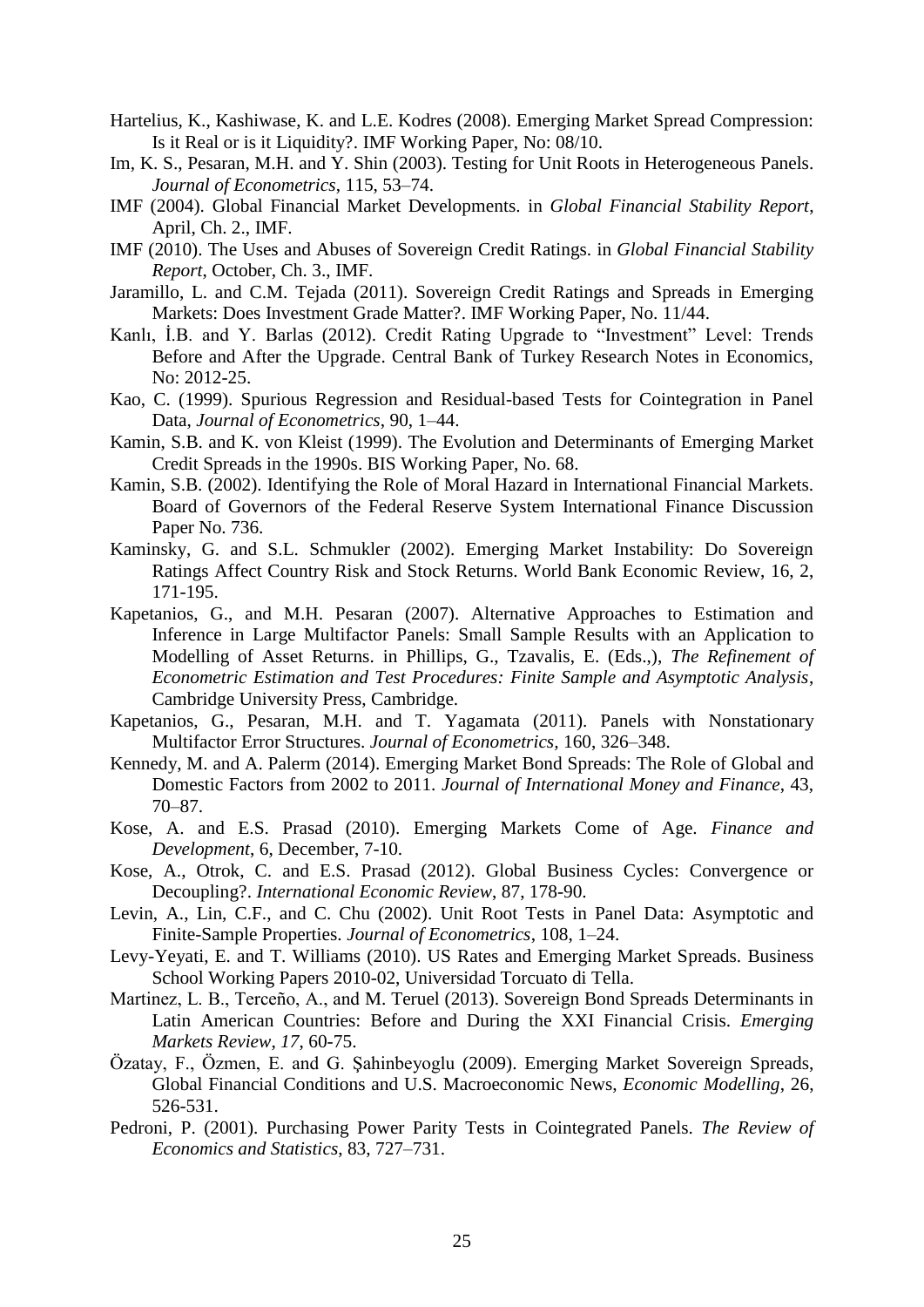- Pedroni, P. (2004). Panel Cointegration: Asymptotic and Finite Sample Properties of Pooled Time Series Tests with an Application to the Purchasing Power Parity Hypothesis. *Econometric Theory*, 20, 597-625.
- Pesaran, H., Y. Shin, and R. Smith (2001). Bounds Testing Approaches to the Analysis of Level Relationships. *Journal of Applied Econometrics*, 16, 3, 289-326.
- Pesaran, M.H. (2004). General Diagnostic Tests for Cross Section Dependence in Panels. CESifo Working Paper Series No. 1229.
- Pesaran, M.H. (2006). Estimation and Inference in Large Heterogenous Panels with Multifactor Error Structure. *Econometrica*, 74, 4, 967–1012.
- Pesaran, M.H. and E. Tosetti (2011). Large Panels with Common Factors and Spatial Correlation. *Journal of Econometrics*, 161, 182-202.
- Phillips, P., and B. Hansen (1990). Statistical Inference in Instrumental Variables Regression with I(1) Processes. *Review of Economic Studies*, 57, 99–125.
- Powell, A. and J. Martinez (2008). On Emerging Economy Sovereign Spreads and Ratings. IDB Working Paper 629.
- Rey, H. (2015). Dilemma not Trilemma: The Global Financial Cycle and Monetary Policy Independence, NBER WP No. 21162.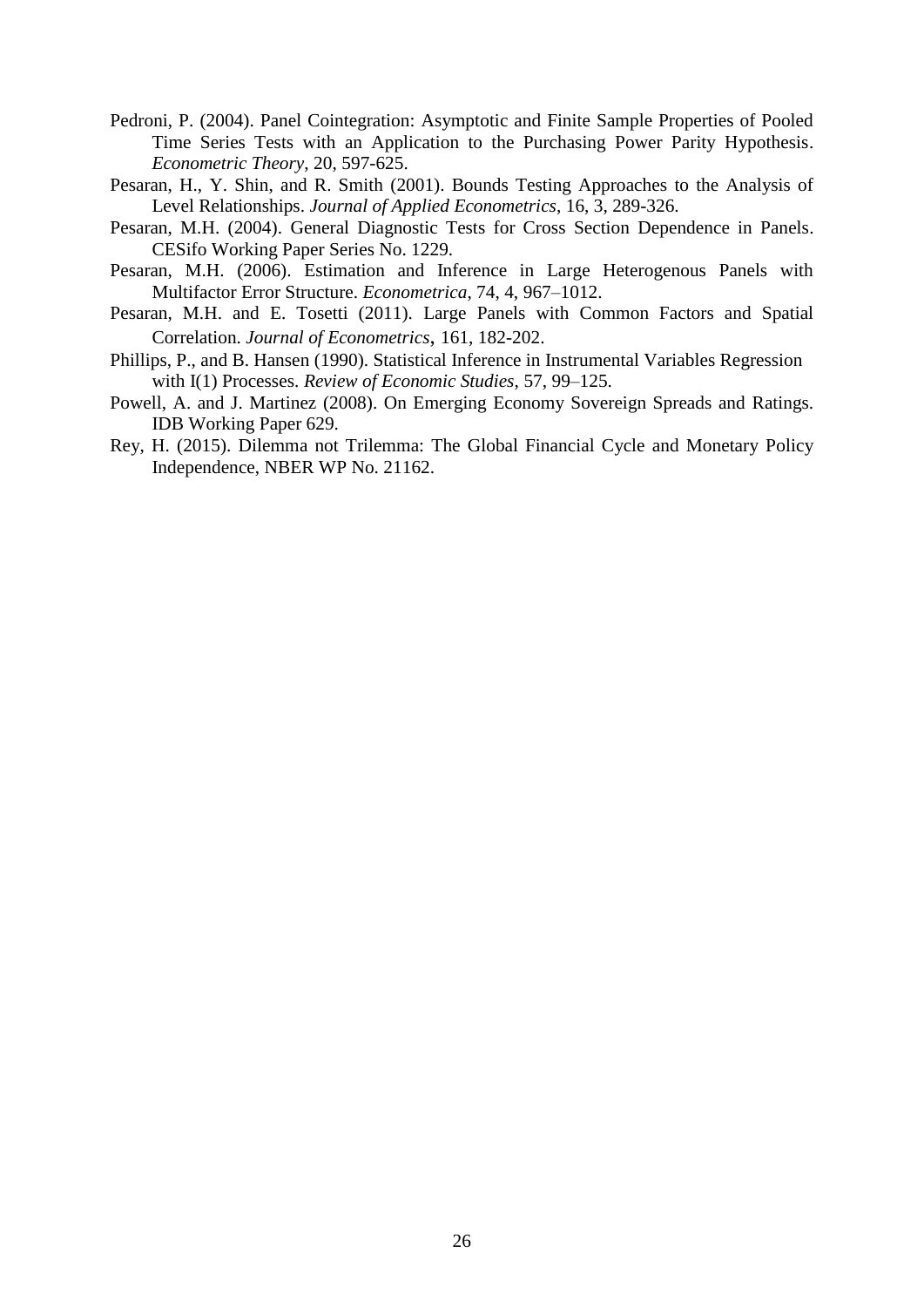# **APPENDIX**

|                 | Moody's        |               | S&P            |               | Fitch          |                  |          |
|-----------------|----------------|---------------|----------------|---------------|----------------|------------------|----------|
| Aaa             | 21             | AAA           | 21             | AAA           | 21             |                  |          |
| Aa1             | 20             | $AA+$         | 20             | $AA+$         | 20             |                  |          |
| Aa2             | 19             | AA            | 19             | AA            | 19             |                  |          |
| Aa3             | 18             | AA-           | 18             | AA-           | 18             |                  |          |
| A1              | 17             | A+            | 17             | A+            | 17             |                  |          |
| A2              | 16             | A             | 16             | A             | 16             |                  |          |
| A <sub>3</sub>  | 15             | А-            | 15             | A-            | 15             |                  |          |
| Baa1            | 14             | BBB+          | 14             | BBB+          | 14             |                  |          |
| Baa2            | 13             | <b>BBB</b>    | 13             | BBB           | 13             | Positive Watch   | $(+0.4)$ |
| Baa3            | 12             | BBB-          | 12             | BBB-          | 12             | Positive Outlook | $(+0.2)$ |
| Ba1             | 11             | BB+           | 11             | BB+           | 11             | Stable Outlook   | 0        |
| Ba <sub>2</sub> | 10             | <b>BB</b>     | 10             | <b>BB</b>     | 10             | Negative Outlook | $(-0.2)$ |
| Ba3             | 9              | BB-           | 9              | BB-           | 9              | Negative Watch   | $(-0.4)$ |
| <b>B1</b>       | 8              | $B+$          | 8              | $B+$          | 8              |                  |          |
| <b>B2</b>       | $\overline{7}$ | B             | $\overline{7}$ | B             | $\overline{7}$ |                  |          |
| B <sub>3</sub>  | 6              | <b>B-</b>     | 6              | $B -$         | 6              |                  |          |
| Caa1            | 5              | CCC+          | 5              | $CCC +$       | 5              |                  |          |
| Caa2            | $\overline{4}$ | <b>CCC</b>    | $\overline{4}$ | <b>CCC</b>    | $\overline{4}$ |                  |          |
| Caa3            | 3              | CCC-          | 3              | CCC-          | 3              |                  |          |
| Ca              | $\overline{2}$ | $\mathsf{CC}$ | $\overline{2}$ | $\mathsf{CC}$ | $\overline{2}$ |                  |          |
|                 |                | C             |                | $\mathsf C$   |                |                  |          |
| C               | $\mathbf{1}$   |               | $\mathbf{1}$   | <b>DDD</b>    | $\mathbf{1}$   |                  |          |
|                 |                | SD            |                | DD            |                |                  |          |
|                 |                |               |                | D             |                |                  |          |

**Table A1.** Numerical Ranking Scale of the Long Term Credit Ratings

Source: Bloomberg, Moody's, S&P and Fitch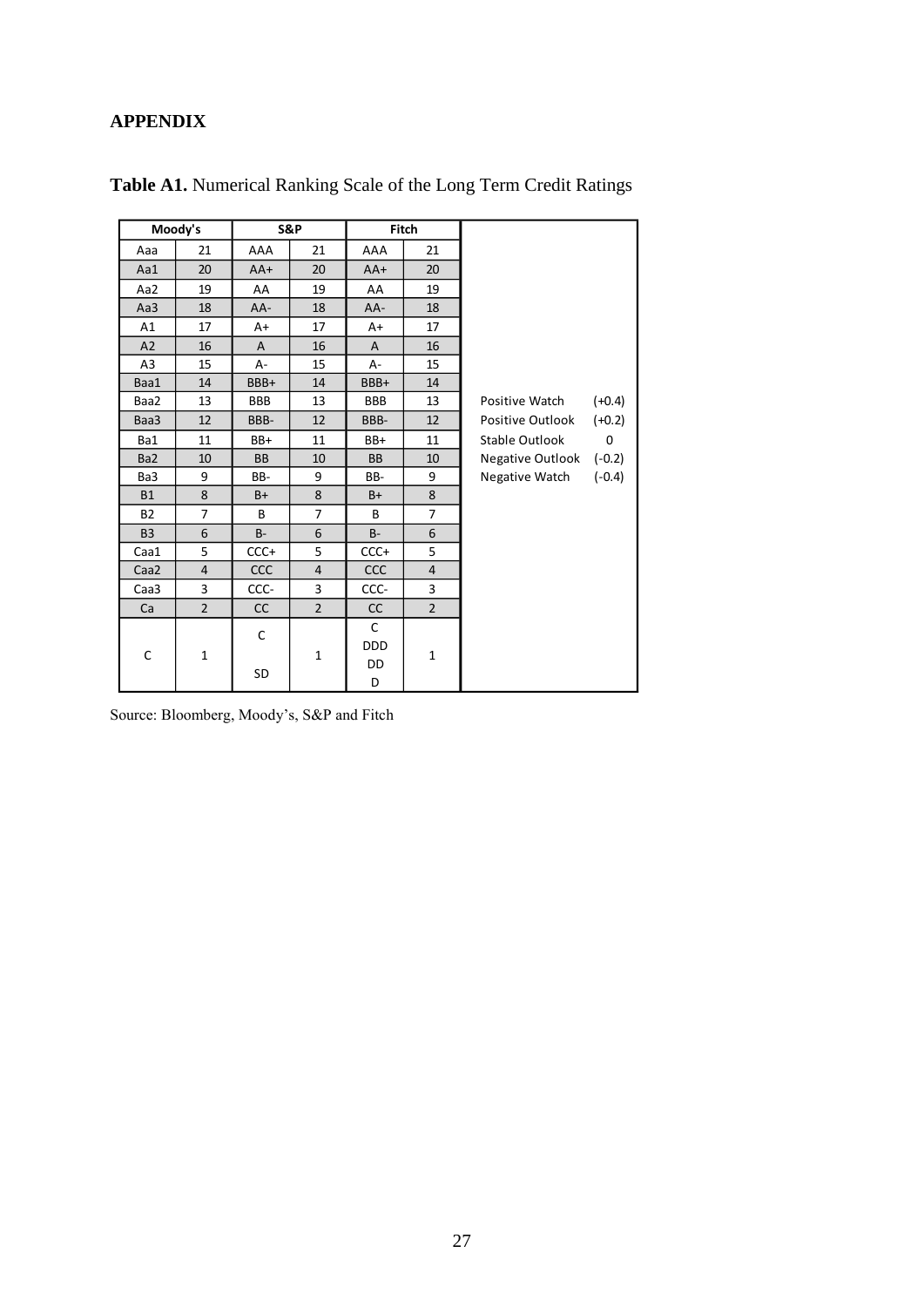

### **Figure A1.** EMBI Spreads and Average Sovereign Ratings